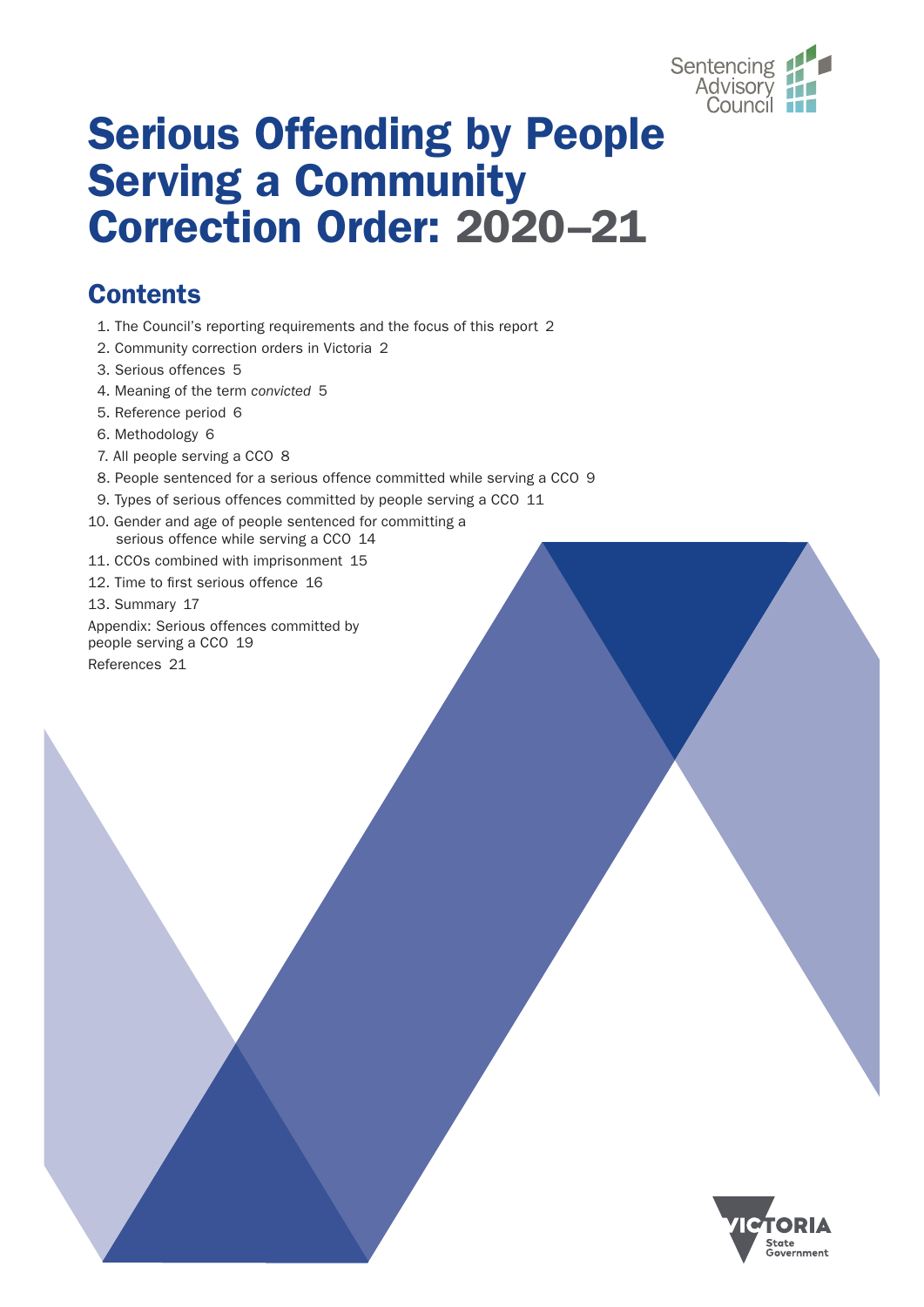# <span id="page-1-0"></span>1. The Council's reporting requirements and the focus of this report

This report addresses a requirement in the *Corrections Act 1986* (Vic) that:

[f]or each financial year commencing on or after 1 July 2016, the Sentencing Advisory Council must report for that year the number of persons convicted during that year of a serious offence committed while subject to a community correction order.<sup>1</sup>

This report identifies the number of people sentenced in 2020–21 for a serious offence committed while the person was serving a community correction order (CCO). It updates *Serious Offending by People Serving a Community Correction Order: 2019–20*.

This is the Council's fifth report on serious offending by people serving a CCO.<sup>2</sup> The Council has also published reports on how courts use CCOs.3

This report examines some important issues relating to people sentenced for a serious offence committed while serving a CCO, including:

- the prevalence of different types of serious offences committed by people serving a CCO;
- the total number of people sentenced in 2020–21 for committing a serious offence; and
- the time between when people commenced a CCO and when they committed a serious offence.

# 2. Community correction orders in Victoria

The CCO is a non-custodial sentence available in the Victorian higher courts (the County and Supreme Courts) and Magistrates' Court. It is not available in the Children's Court.

The purpose of the CCO is to 'provide a community-based sentence that may be used for a wide range of offending behaviours while having regard to and addressing the circumstances of the offender'.4

A court may only impose a CCO if:

- the offender has been convicted or found guilty of an offence punishable by more than five penalty units; and
- the court has received a pre-sentence report (if required) and has had regard to any recommendations, information or matters identified in the pre-sentence report; and
- the offender consents to the order.<sup>5</sup>

Under the *Sentencing Act 1991* (Vic), a CCO is considered more severe than an adjourned undertaking or a fine but less severe than a custodial sentence. In practice, the severity of a CCO varies according to the conditions and length of the specific CCO imposed.

<sup>1.</sup> *Corrections Act 1986* (Vic) s 104AA(2).

<sup>2.</sup> The four previous reports are Sentencing Advisory Council, *Serious Offending by People Serving a Community Correction Order: 2016–17* (2018); Sentencing Advisory Council, *Serious Offending by People Serving a Community Correction Order: 2017–18* (2019); Sentencing Advisory Council, *Serious Offending by People Serving a Community Correction Order: 2018–19*  (2020); Sentencing Advisory Council, *Serious Offending by People Serving a Community Correction Order: 2019–20* (2021).

<sup>3.</sup> Sentencing Advisory Council, *Community Correction Orders: Monitoring Report* (2014); Sentencing Advisory Council, *Community Correction Orders in the Higher Courts: Imposition, Duration, and Conditions* (2014); Sentencing Advisory Council, *Community Correction Orders: Second Monitoring Report (Pre-Guideline Judgment)* (2015); Sentencing Advisory Council, *Parole and Sentencing: Research Report* (2016); Sentencing Advisory Council*, Community Correction Orders: Third Monitoring Report (Post-Guideline Judgment)* (2016).

<sup>4.</sup> *Sentencing Act 1991* (Vic) s 36(1).

<sup>5.</sup> *Sentencing Act 1991* (Vic) ss 37(a)–(c).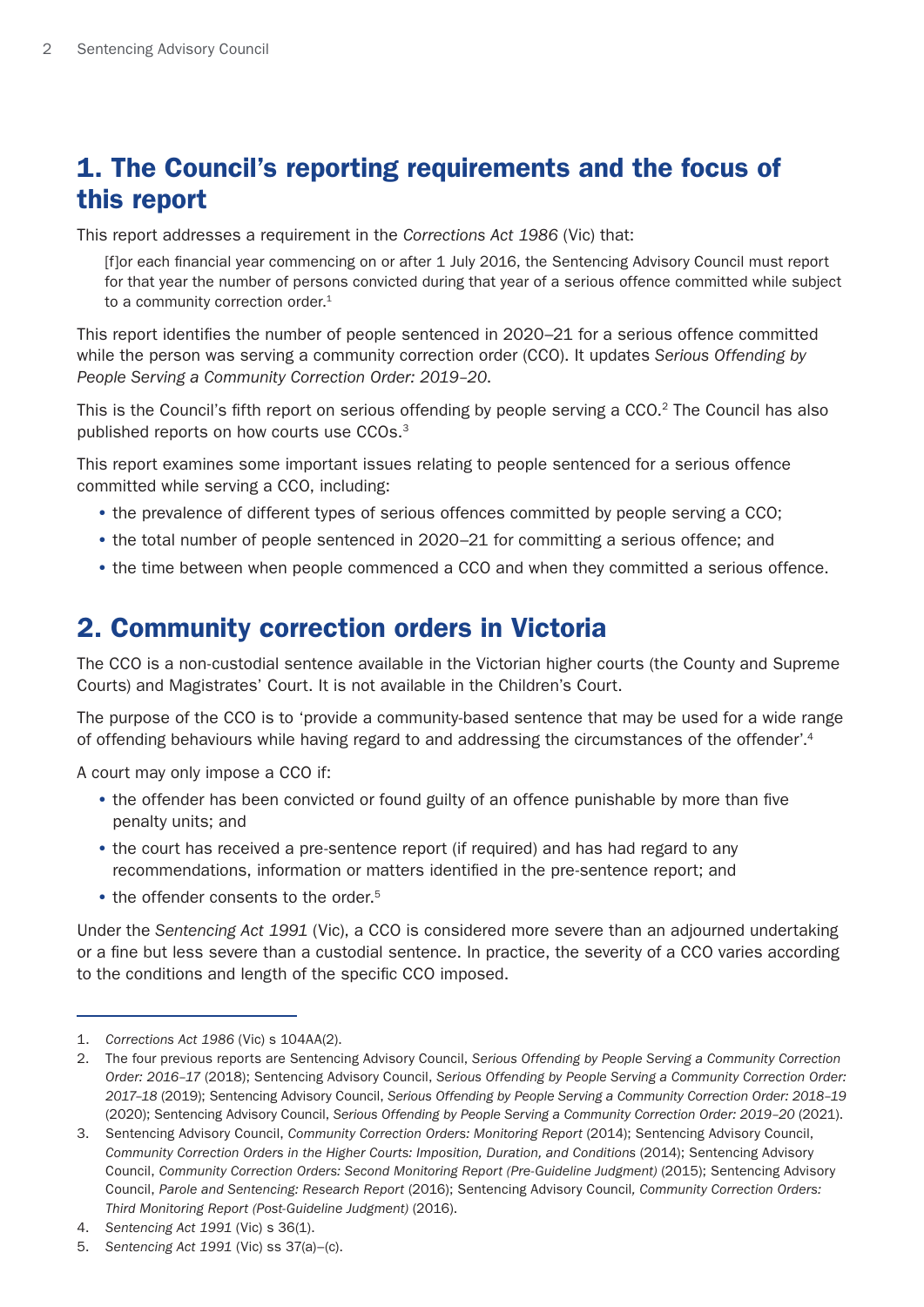### Changes to the CCO

The CCO became available to the courts on 16 January 2012.<sup>6</sup> Since its introduction, the CCO has been affected by a number of amendments to the *Sentencing Act 1991* (Vic):

- the courts were encouraged in September 2014 to use a CCO in place of a suspended sentence;<sup>7</sup>
- initially, the maximum length of a CCO that could be imposed in the higher courts was equal to the maximum term of imprisonment available for the offence, $8$  but in March 2017 the maximum length of a CCO was set at five years in respect of one, or more than one, offence in a case; $9$
- initially, the maximum term of imprisonment that could be combined with a CCO (a 'combined order') was set at three months,<sup>10</sup> but it was increased to two years in September 2014<sup>11</sup> and reduced to one year in March 2017;<sup>12</sup> and
- the courts' use of CCOs was limited in March 2017 for two classes of serious offences, described as Category 1 offences and Category 2 offences:<sup>13</sup>
	- the courts must impose a custodial order when sentencing Category 1 offences (for example, murder or rape). The courts are prohibited from imposing a combined order for Category 1 offences; and
	- similarly, the courts must impose a custodial order for Category 2 offences (for example, manslaughter or culpable driving causing death) unless there are special reasons.<sup>14</sup> If there are special reasons, a CCO or combined order remains available as a sentencing option.

In addition to these legislative changes, the Victorian Court of Appeal's first guideline judgment offered guidance to the courts on the purposes, strengths and limitations of the CCO.15

### Conditions of a CCO

All CCOs have a set of *mandatory (core) conditions*, including that the offender does not reoffend.

The court must also attach at least one *discretionary condition* to the CCO for all or part of the duration of the order.

Mandatory conditions (attached to all CCOs) include requiring the offender to:

- not reoffend
- not leave Victoria without permission
- report to a community corrections centre
- comply with written directions from the Secretary to the Department of Justice and Community Safety

- 7. *Sentencing Act 1991* (Vic) s 36(2), as inserted by *Sentencing Amendment (Emergency Workers) Act 2014* (Vic) s 17.
- 8. *Sentencing Act 1991* (Vic) s 38(1)(b)(i), as amended by *Sentencing Amendment (Community Correction Reform) Act 2011* (Vic) s 21.
- 9. *Sentencing Act 1991* (Vic) s 38(1)(b), as amended by *Sentencing (Community Correction Order) and Other Acts Amendment Act 2016* (Vic) s 10.
- 10. *Sentencing Act 1991* (Vic) s 44(1), as amended by *Sentencing Amendment (Community Correction Reform) Act 2011* (Vic) s 21.
- 11. *Sentencing Act 1991* (Vic) s 44(1), as amended by *Sentencing Amendment (Emergency Workers) Act 2014* (Vic) s 18(1).
- 12. *Sentencing Act 1991* (Vic) s 44(1), as amended by *Sentencing (Community Correction Order) and Other Acts Amendment Act 2016* (Vic) s 12(1).
- 13. *Sentencing Act 1991* (Vic) ss 5(2G), (2H), as inserted by *Sentencing (Community Correction Order) and Other Acts Amendment Act 2016* (Vic) s 4(1).
- 14. *Sentencing Act 1991* (Vic) s 5(2H), as inserted by *Sentencing (Community Correction Order) and Other Acts Amendment Act 2016* (Vic) s 4(1).
- 15. *Boulton v The Queen* [2014] VSCA 342 (22 December 2014).

<sup>6.</sup> At the same time, a number of other orders were abolished, including the community-based order, the intensive correction order, the combined custody and treatment order and the home detention order.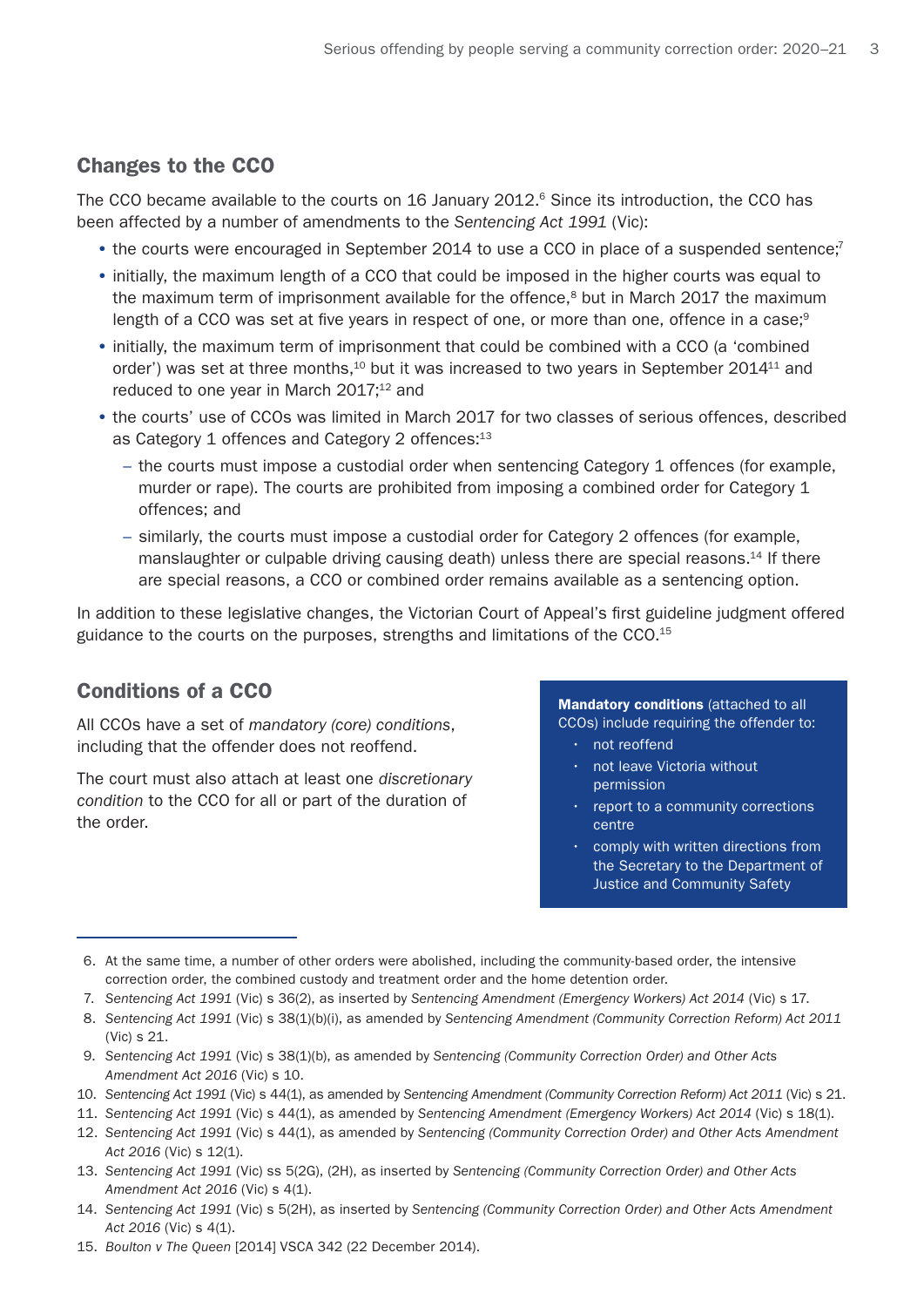### Length of a CCO

The maximum length of a CCO imposed on a single offence is five years in the higher courts $16$  and two years in the Magistrates' Court.<sup>17</sup>

A CCO may be imposed on multiple offences, provided the offences 'are founded on the same facts or form or are part of a series of offences of the same or a similar character'.18

When a CCO is imposed on multiple offences in the higher courts, the maximum length of the CCO remains five years. In the Magistrates' Court, the maximum length is four years in relation to two offences and five years in relation to three or more offences.<sup>19</sup>

### Sentences in addition to a CCO

A court may impose a fine<sup>20</sup> or a sentence of imprisonment in addition to a CCO.<sup>21</sup>

If a court imposes a sentence of imprisonment in addition to a CCO, the term of imprisonment must not exceed one year.<sup>22</sup>

### Contravention of a CCO

Contravention (breach) of a CCO without a reasonable excuse is a criminal offence with a maximum penalty of three months' imprisonment.<sup>23</sup>

### **Discretionary conditions include**

requiring the offender to:

- undertake medical treatment or other rehabilitation
- not enter licensed premises (such as a hotel, club or restaurant)
- complete unpaid community work up to a total of 600 hours
- be supervised, monitored and managed by a corrections worker
- abstain from contact or association with particular people (for example, co-offenders)
- live (or not live) at a specified address
- stay away from nominated places or areas
- abide by a curfew, remaining at a specified place for between two and 12 hours each day
- undergo electronic monitoring
- be monitored and reviewed by the court to ensure compliance with the order
- pay a bond  $-$  a sum of money that may be given up wholly or partly if the offender fails to comply with any conditions imposed

If a person contravenes their CCO, either through committing a new offence or through failing to comply with another condition of the order, they face a number of potential consequences.

If the person is found guilty of the offence of contravention of a CCO, the court must decide how to deal with the original CCO. If the contravention is due to new offending, the offender is also sentenced for the new offence or offences.

<sup>16.</sup> *Sentencing Act 1991* (Vic) s 38(1)(b).

<sup>17.</sup> *Sentencing Act 1991* (Vic) s 38(1)(a)(i).

<sup>18.</sup> *Sentencing Act 1991* (Vic) s 40(1).

<sup>19.</sup> *Sentencing Act 1991* (Vic) ss 38(1)(a)(ii)–(iii).

<sup>20.</sup> *Sentencing Act 1991* (Vic) s 43.

<sup>21.</sup> *Sentencing Act 1991* (Vic) s 44.

<sup>22.</sup> *Sentencing Act 1991* (Vic) s 44(1). This restriction does not apply to arson offences listed in *Sentencing Act 1991* (Vic) sch 1 cl 5 (*Sentencing Act 1991* (Vic) s 44(1A)).

<sup>23.</sup> *Sentencing Act 1991* (Vic) s 83AD(1).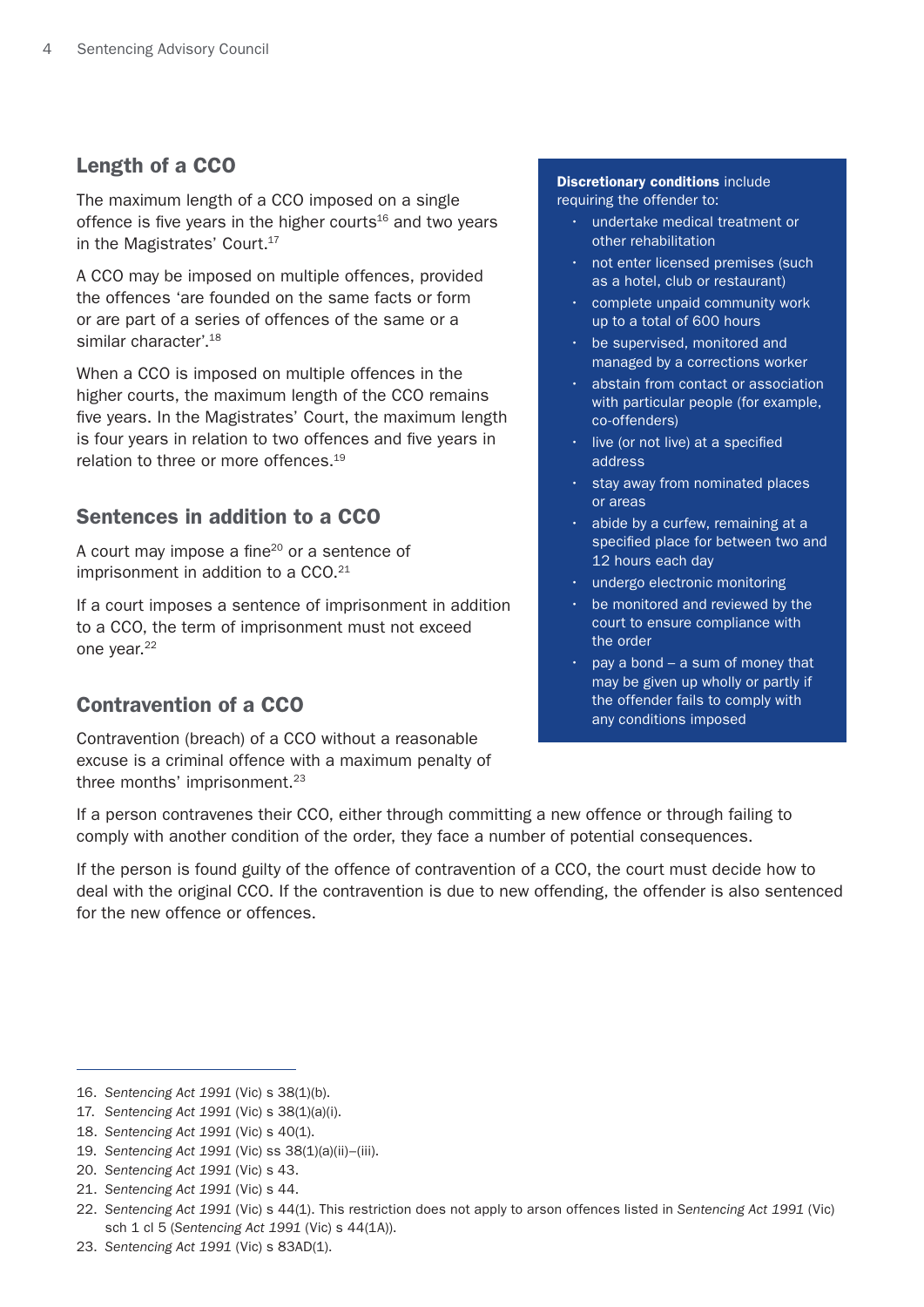# <span id="page-4-0"></span>3. Serious offences

This report identifies the number of serious offences committed by people serving a CCO. Serious  $offences<sup>24</sup>$  include:

- serious violent offences<sup>25</sup> such as armed robbery, aggravated burglary, arson causing death and false imprisonment; conspiracies, attempts and incitements of these offences; and similar offences committed in Victoria or elsewhere that contain elements of these offences; and
- sexual offences<sup>26</sup> such as rape, sexual assault and sexual penetration of a child aged under 16.

The definition of *serious offence* changed in 2020–21 with the inclusion of the offence of homicide by firearm.<sup>27</sup>

Specific information is required in the source data to determine whether an offence is serious. However, this information was not available for a small number of offence types. These include burglary, which, if sexually motivated, falls within the definition of a serious offence. They also include offences relating to the commission of an indictable offence where the underlying indictable offence is not specified. In these instances, the offence has been classified as not serious and therefore has been excluded from the analysis.

### 4. Meaning of the term *convicted*

The *Corrections Act 1986* (Vic) uses the term *convicted* in relation to the serious offences committed by people on CCOs that the Council must report on. Two meanings of the term are relevant. One is a finding of guilt made by a court against a person; the other is a recording made by a court following a finding of guilt.28

In this report, *convicted* is defined as a finding of guilt made by a court. This definition excludes findings at special hearings under the *Crimes (Mental Impairment and Unfitness to Be Tried) Act 1997*  (Vic), such as being found not guilty due to mental impairment or receiving qualified findings of guilt.<sup>29</sup> The report also excludes offences that are dealt with in the Magistrates' Court using a court-ordered diversion. Court-ordered diversions do not result in a formal finding of guilt even though the person must take responsibility for the offence before a diversion can be granted.<sup>30</sup>

The date of conviction is required for a count of convicted persons within a given period. However, the date of conviction was not available in the data used for this report. The closest available date to the date of conviction is the date of sentence. Therefore, the date of sentence is used in this report as a proxy for the date of conviction.

<sup>24.</sup> *Corrections Act 1986* (Vic) s 104(AA)(3). The Council has also published a comprehensive list of serious offences for 2020–21 on its website: Sentencing Advisory Council, *Serious Offences Current between 16 January 2012 and 30 June 2021* (2022).

<sup>25.</sup> *Corrections Act 1986* (Vic) s 3(1).

<sup>26.</sup> *Corrections Act 1986* (Vic) s 3(1); *Serious Offenders Act 2018* (Vic) sch 1.

<sup>27.</sup> The definition of serious violent offence in the *Corrections Act 1986* (Vic) was amended to include the offence of homicide by firearm: *Corrections Act 1986* (Vic) s 3(1) as amended by *Crimes Amendment (Manslaughter and Related Offences) Act 2020* (Vic) s 15. This provision commenced on 1 July 2020.

<sup>28.</sup> *Sentencing Act 1991* (Vic) s 8.

<sup>29.</sup> *Crimes (Mental Impairment and Unfitness to Be Tried) Act 1997* (Vic) ss 17–18.

<sup>30.</sup> *Criminal Procedure Act 2009* (Vic) s 59.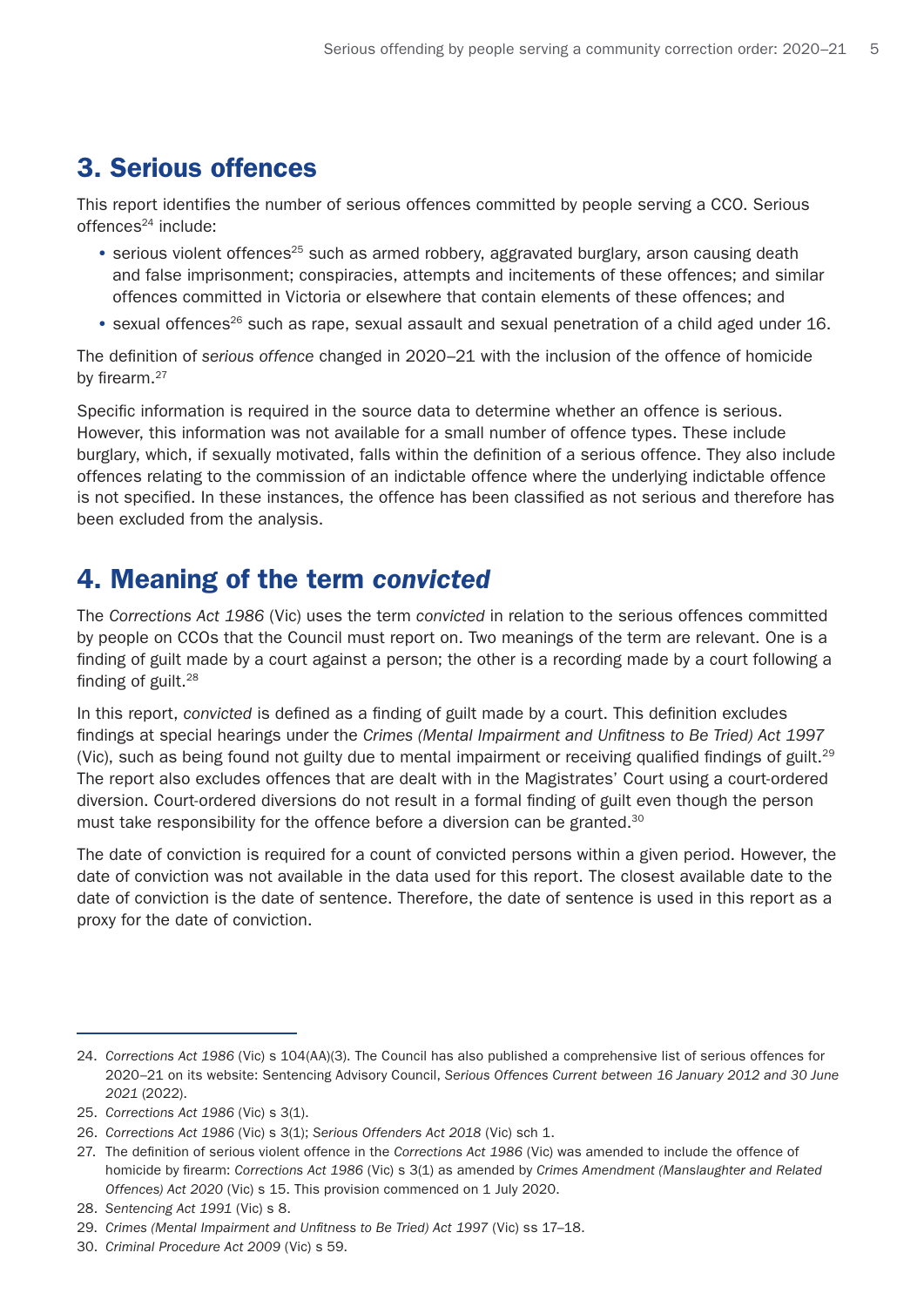## <span id="page-5-0"></span>5. Reference period

The reference period for this report is 1 July 2020 to 30 June 2021. This period relates to the date on which a sentence was *imposed* rather than the date on which an offence was *committed*. The date on which an offence was committed is irrelevant to the Council's reporting obligation, which only requires that the relevant offence was committed by a person who:

- was serving a CCO at the time; and
- was convicted (sentenced) in the reference period.

Some serious offences sentenced in the reference period may have been committed prior to the reference period. There is always some delay between the commission of an offence and the sentence for that offence. For example, a person who committed a serious offence on 30 May 2019 while serving a CCO may not have been sentenced for the serious offence until 1 July 2020. The Council's last report also noted that court operations during the 2019–20 financial year were significantly affected by the COVID-19 pandemic.<sup>31</sup> This trend continued throughout  $2020-21$ .<sup>32</sup> Some criminal matters were delayed while courts adjusted their operating capacity to ensure hearings were conducted safely for all parties involved. The findings of the analysis for the 2020–21 financial year should be seen within this broader context.

### 6. Methodology

The analysis in this report measures the overlap between two populations (see Figure 1):

- the population of offenders serving a CCO (the *CCO offender population*); and
- the population of offenders who committed a serious offence (the *serious offence population*).

The CCO offender population comprises all people who served a CCO from the introduction of the order on 16 January 2012 to the end of the reference period on 30 June 2021. If the one person received two or more CCOs during that time, they would be counted once within the CCO offender population.

Figure 1: Populations used to identify people sentenced in 2020–21 for a serious offence committed while serving a CCO

### Active CCOs served

16 January 2012 to 30 June 2021 (68,644 people)

CCO offender population

### Serious offences sentenced

1 July 2020 to 30 June 2021 (2,884 people and 4,530 charges)

Serious offence population

<sup>31.</sup> Court Services Victoria, Annual Report 2019-20: Delivering Excellence in Court and Tribunal Administration (2021) 32.

<sup>32.</sup> Court Services Victoria, Annual Report 2020-21: Delivering Excellence in Court and Tribunal Administration (2021) 38.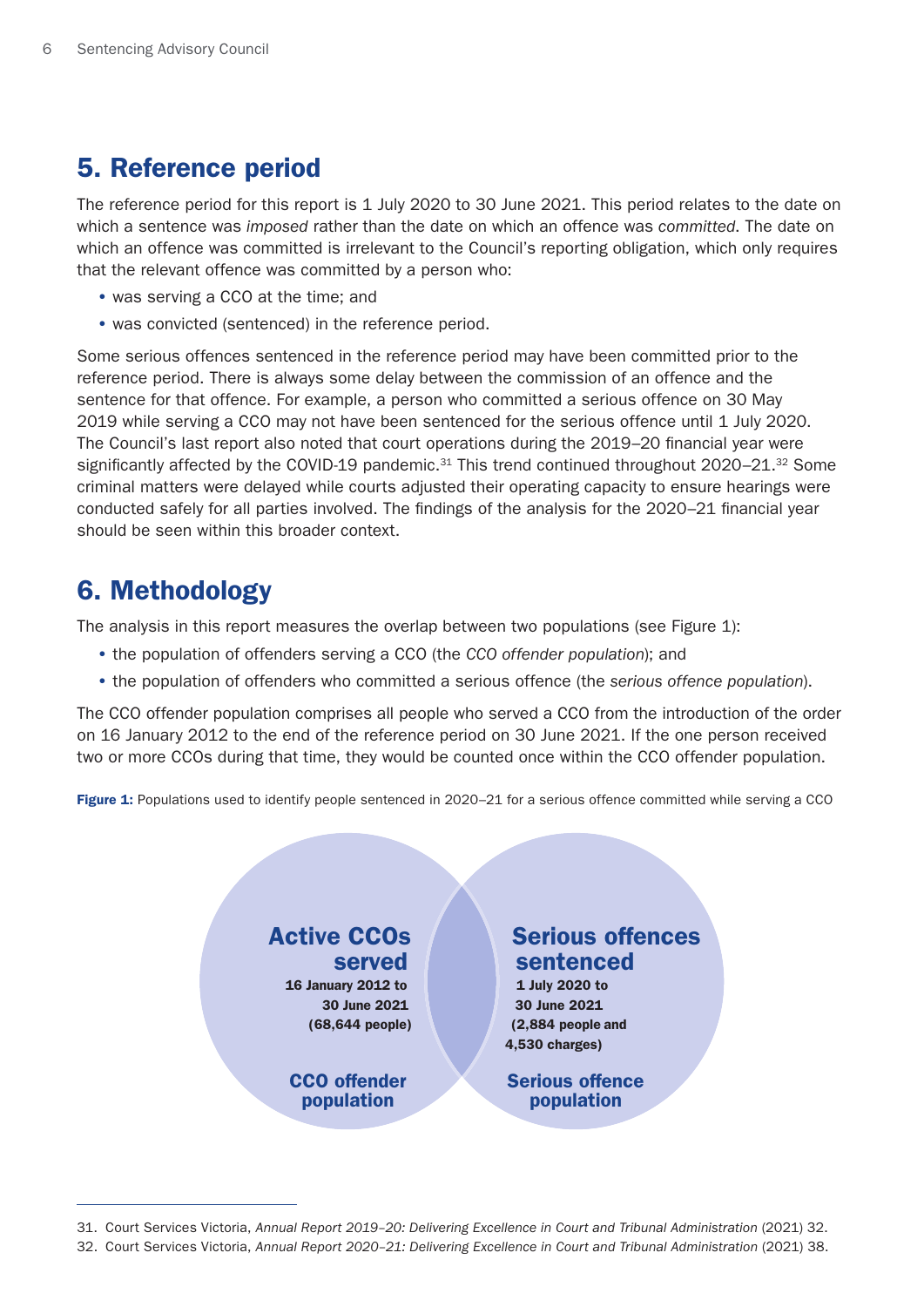The number of people in the CCO offender population is 68,644. This number includes people who may have received two or more CCOs.

The serious offence population comprises all proven charges of a serious offence committed by any person and sentenced in the Magistrates' Court or in the higher courts from 1 July 2020 to 30 June 2021. The number of people in the serious offence population is 2,884, and they committed 4,530 proven charges of a serious offence.

The number of people sentenced for serious offending (and the number of proven charges) in 2020–21 was the lowest since 2016–17, when the Council began annually reporting on serious offending by people serving a CCO. The number of people in the serious offence population (and the number of proven charges) was highest in 2017–18 (4,032 people and 6,570 charges).<sup>33</sup> Compared to the figures in 2019–20 (3,316 people and 5,488 proven charges), $34$  the figures in 2020–21 represent a 13.0% decrease in people sentenced for serious offences and a 17.5% decrease in proven charges of serious offending.

### Data limitations

There are a number of limitations in the data used for this analysis.

#### *Exclusions*

Due to data limitations, serious offences have been excluded if the offence was:

- committed outside Victoria (it is possible for a person serving a CCO to depart Victoria and commit a serious offence in another jurisdiction);
- committed while the person was serving a CCO but no link was established between the serious offence population and the CCO offender population; and/or
- insufficiently described in the source data (for example, burglary is not classed as a serious offence even though it falls within the definition of a serious offence in certain circumstances).

Each of these exclusions may result in an undercount of the number of people who committed a serious offence while serving a CCO.

#### *Inclusions*

Due to data limitations, serious offences have been included if:

- the convictions for the offences were subsequently quashed by an appellate court;
- offenders had proceedings initiated against them for contravention of a CCO and were awaiting a court decision for the contravention when they committed their serious offence even though they may not necessarily have been under active supervision; and/or
- the relevant CCO was cancelled before the serious offence was committed, but the cancellation date was not available in the source data at the time of writing.

Each of these inclusions may result in an overcount of the number of people who committed a serious offence while serving a CCO.

<sup>33.</sup> Sentencing Advisory Council (2019), above n 2, 5–6.

<sup>34.</sup> Sentencing Advisory Council (2021), above n 2, 6–7.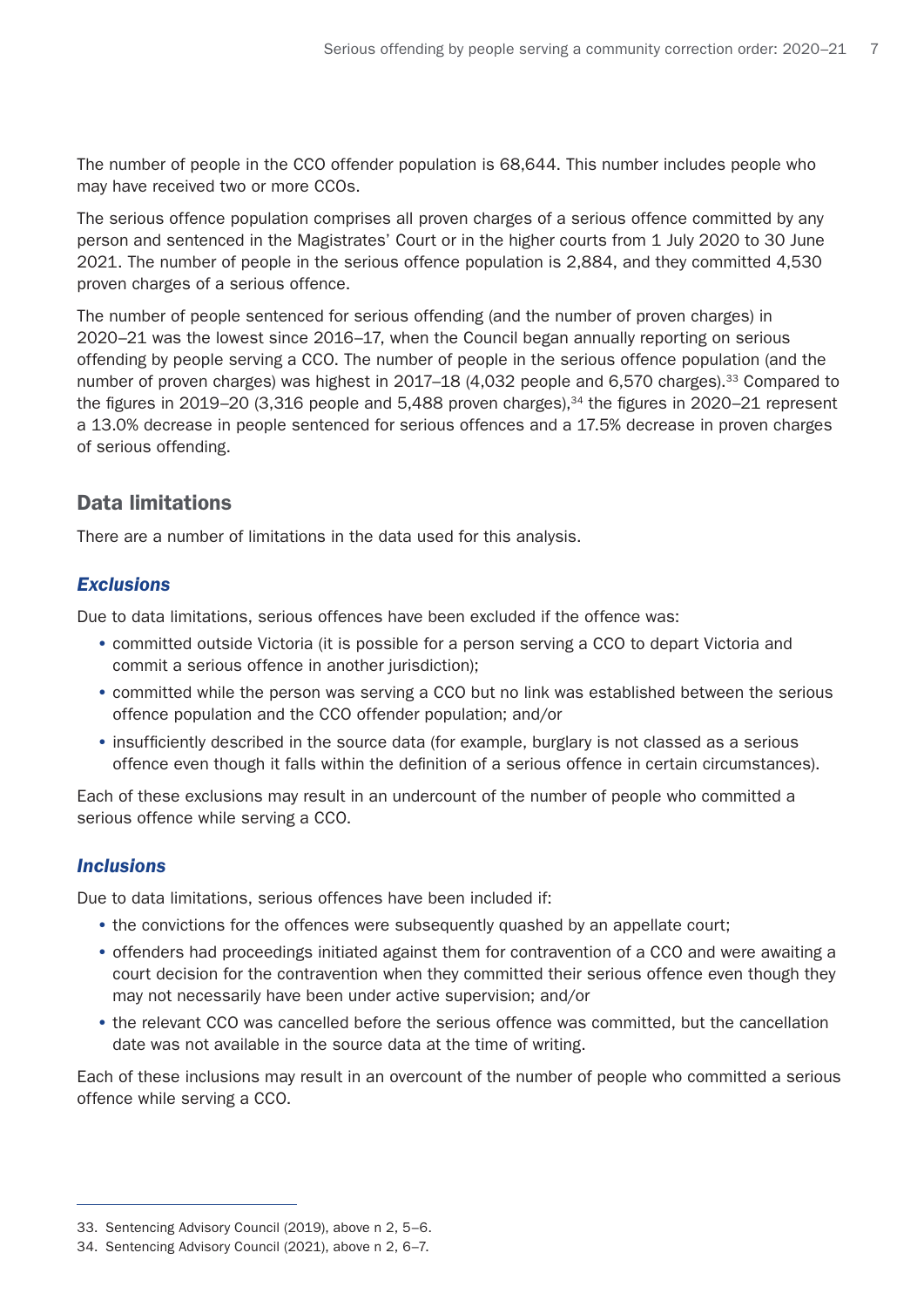# <span id="page-7-0"></span>7. All people serving a CCO

Figure 2 shows the number of people who received a CCO each financial year from 2011–12 to 2020–21, based on the date of sentence. It also shows whether the person had previously received a CCO. A total of 68,644 people received a CCO for the first time between 16 January 2012 and 30 June 2021 (see the lower part of each bar in Figure 2). A subset of these people (45,807 of 68,644 people or 66.7%) received a second or subsequent CCO during a different financial year between 16 January 2012 and 30 June 2021 (see the upper part of each bar in Figure 2). Some of these 45,807 people were counted more than once as they may have received a new CCO over multiple years. The number of *unique individuals* who received a CCO over multiple years was 28,468 people or 41.5% of the overall number of 68,644 people.

The total number of people who received a CCO plateaued in the four years to 30 June 2019 (at around 15,000 people each year) before markedly decreasing in the next two years to just over 9,000 people in 2020–21. As noted previously, the downward trend in the last two years is most likely due to COVID-19 restrictions leading to a reduction in the number of criminal matters heard in the courts.

Figure 2 also shows a steady increase in the proportion of people who received a second or subsequent CCO each year since the order was introduced on 16 January 2012. In 2012–13, 8.5% of people were on their second or subsequent CCO (685 of 8,092 people). The percentage of people who received a second or subsequent CCO continued to increase each year, such that by 2020–21, 63.1% of people who received a CCO in that year were on their second or subsequent CCO. The increase in the percentage of people who received a second or subsequent CCO each year is not entirely unexpected, as people have a greater chance of accumulating more CCOs the longer this sentencing option is available to the courts.

Figure 2: Number of people who received a CCO between 16 January 2012 and 30 June 2021, by financial year and whether the person had previously received a CCO<sup>35</sup>

Total number

- Number of people who received
- a CCO and had previously received a CCO



35. The numbers in Figure 2 are subject to change. Some orders may not have been entered into the case management system at the time that the data was extracted and/or additional data quality checks may have improved the count of unique individuals. The number in 2011–12 is substantially lower than in other years because the CCO was only introduced part way through that financial year on 16 January 2012.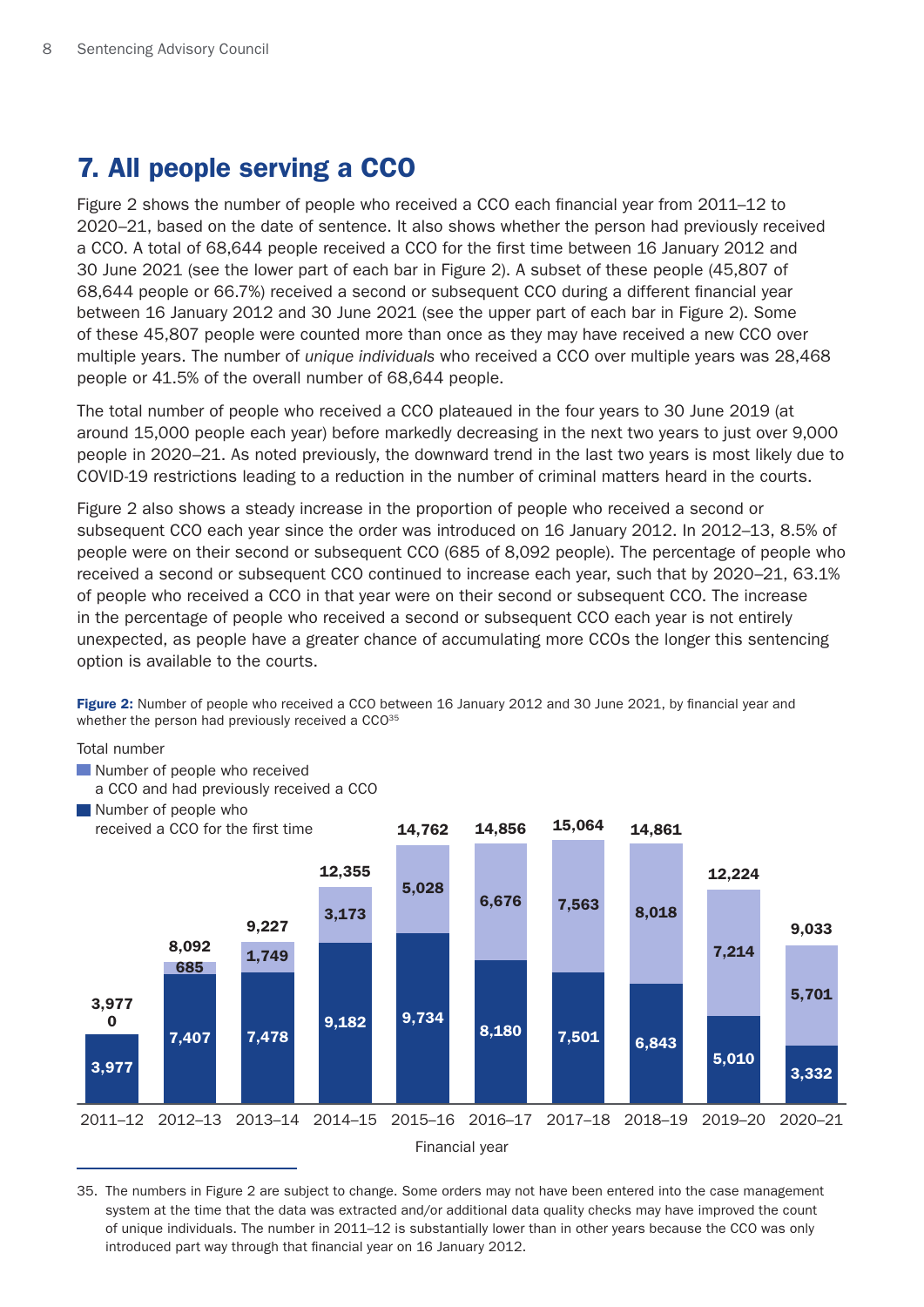## <span id="page-8-0"></span>8. People sentenced for a serious offence committed while serving a CCO

Of the 68,644 people who received a CCO between 16 January 2012 and 30 June 2021, 483 people were sentenced in 2020–21 for a serious offence committed while serving a CCO (see Figure 3).

Figure 3: Populations used to identify the number of people sentenced in 2020–21 for a serious offence committed while serving a CCO



Dates on which CCOs commenced varied widely for people sentenced in 2020–21 for a serious offence committed while serving a CCO, ranging from 22 January 2015 to 6 May 2021. However, as Figure 4 shows, the vast majority of CCOs (97.0%) commenced between 2017–18 and 2020–21.

Figure 4: Percentage of total CCOs contravened by people sentenced in 2020-21 for committing a serious offence, by financial year in which CCO commenced

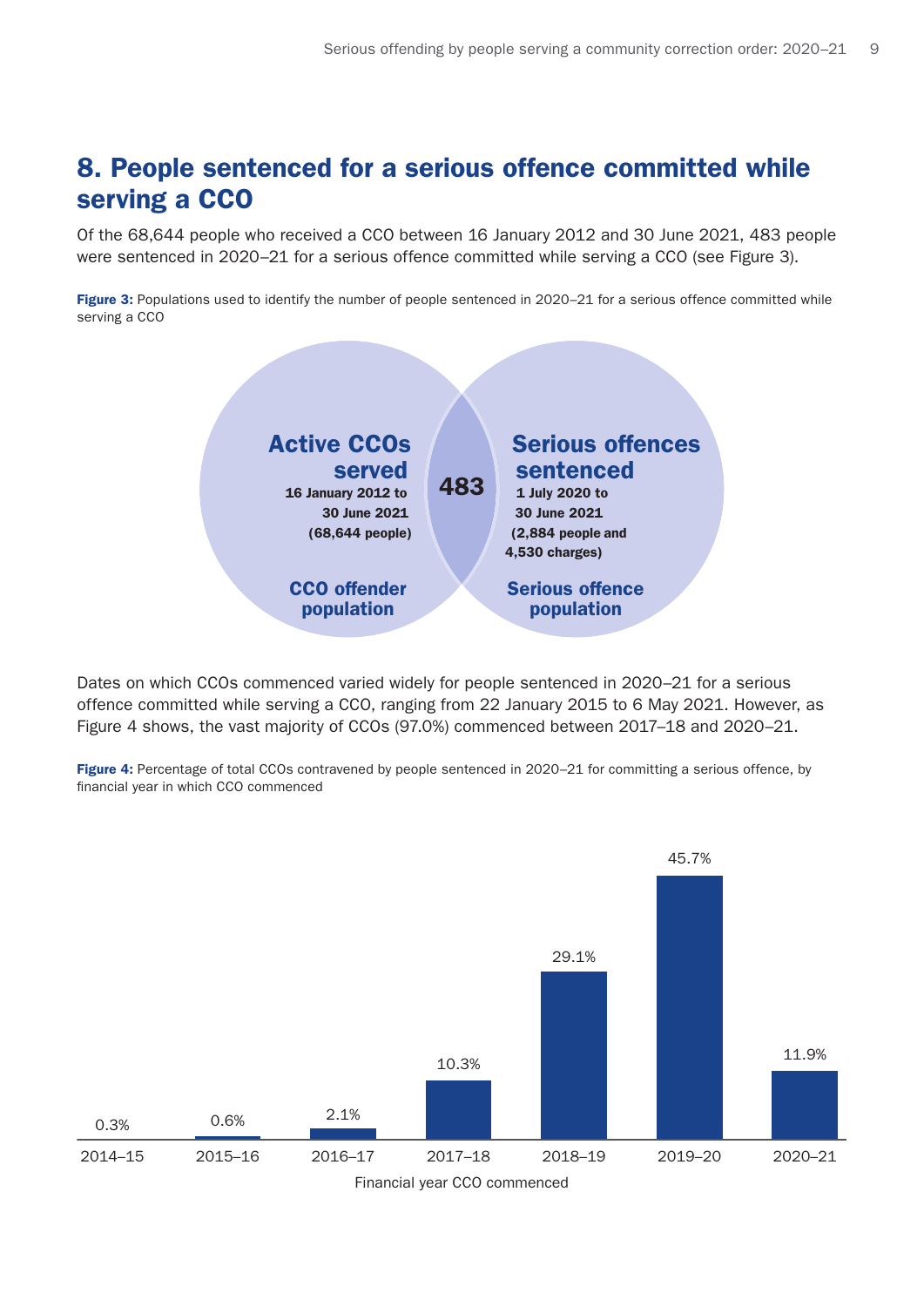The 483 people sentenced in 2020–21 for a serious offence committed while serving a CCO represent a 17.3% decrease compared to the 584 people sentenced in 2019–20.36 The number of people sentenced in 2020–21 was the lowest since 2016–17 (see Figure 5). Again, the decrease since 2019–20 was most likely due to continuing COVID-19 restrictions and the limits these placed on court operations in the two most recent years.

### Rate of CCO contravention by serious offending

It is not possible to calculate an accurate rate of CCO contravention by serious offending using the

reference period that the Council is required to report on. This is because the reference period is:

- based on the date of sentence for a serious offence, which results in non-standardised follow-up periods; and
- restricted to a single financial year, meaning serious offending sentenced outside the reference period is excluded.

This report adopts the methodology from the four previous reports in this series to estimate a proxy rate of CCO contravention by serious offending: it only considers CCOs imposed in the three years to the end of the reference period (i.e. 1 July 2018 to 30 June 2021). A total of 27,175 people received a CCO over the three-year period; of these, 428 were sentenced in 2020–21 for a serious offence committed while serving a CCO.

The estimated rate of CCO contravention by serious offending for 2020–21 is 1.6%, which remains very similar to the trend in the previous four years (see Figure 6).37 The *proportion* of people sentenced for a serious offence committed while serving a CCO remained stable each year, despite a fall in the *number* of people within the underlying population since 2019–20 (see Figure 5). One reason for the stability in these proportions may be the fall in the number of people sentenced for committing a serious offence coinciding with the fall in the number of people being placed on a CCO (see Figure 2, page 8). Both groups may have been similarly affected by the COVID-19 restrictions that impacted court operations in 2019–20 and 2020–21.

Figure 6: Estimated rate of CCO contravention by serious offending, by financial year of sentence for serious offence





It is important to note that these percentages most likely underestimate the true rates of CCO contravention by serious offending. Some people who committed a serious offence while serving a CCO imposed in the three-year period may have been sentenced either before or after 2020–21.

Figure 5: Number of people sentenced for a serious offence committed while serving a CCO, by financial year



<sup>36.</sup> Sentencing Advisory Council (2021), above n 2, 10.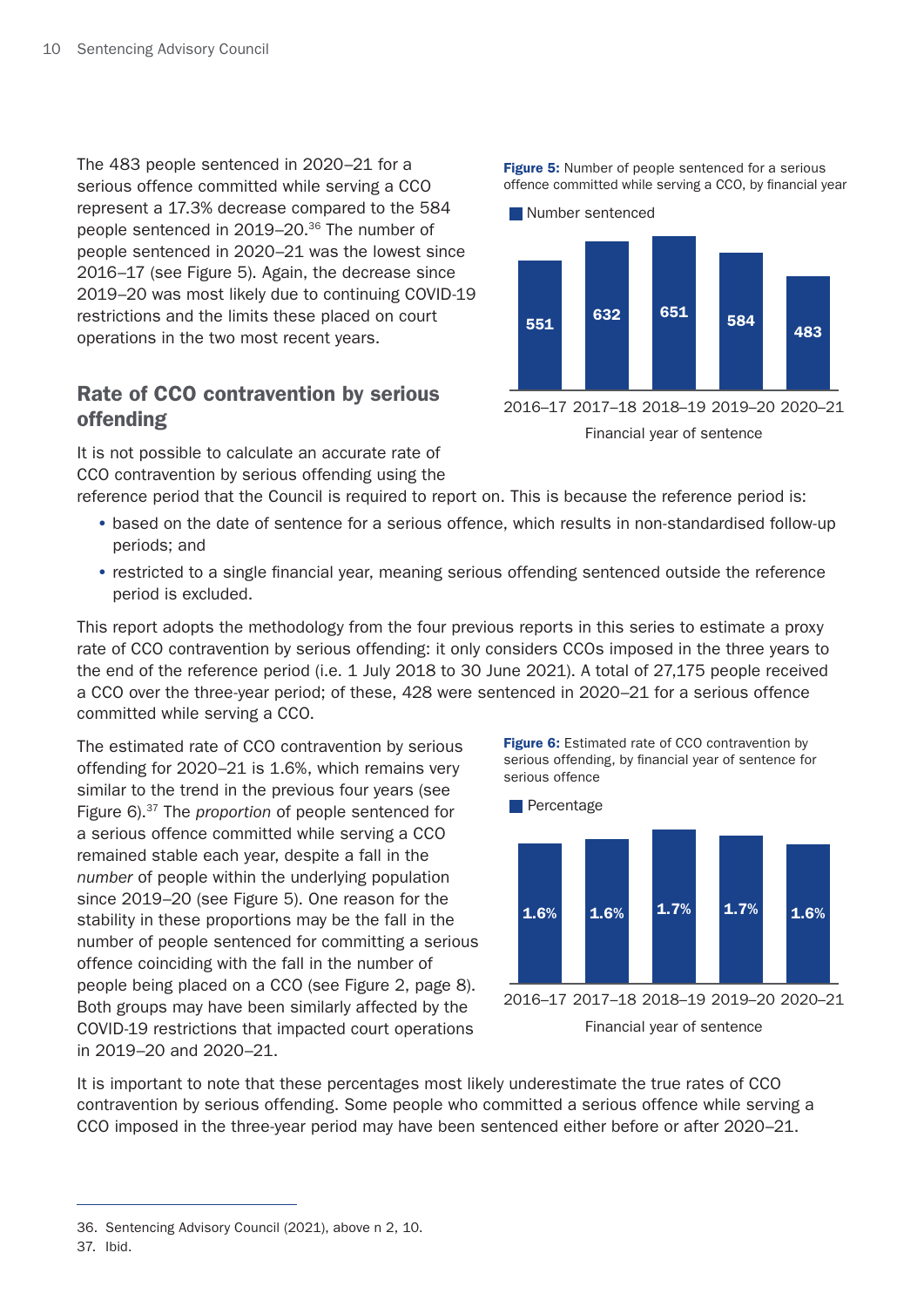# <span id="page-10-0"></span>9. Types of serious offences committed by people serving a CCO

This analysis looks at the types of serious offences committed by people serving a CCO. It considers all *sentenced charges* of a serious offence committed by a person serving a CCO. *Sentenced charges* contrast with all *people sentenced* for a serious offence committed while serving a CCO, which was the focus earlier in this report.

In 2020–21, the courts sentenced 640 charges of serious offences committed by people serving a CCO. This represents a 22.9% decrease in the 830 charges from 2019–20.<sup>38</sup> The number of sentenced charges in 2020–21 was the lowest since the Council started reporting in 2016–17 on people sentenced for a serious offence committed while serving a CCO. The second-lowest number of sentenced charges occurred in 2016–17 (794 charges),<sup>39</sup> while the highest number of sentenced charges occurred in 2018–19 (914 charges).<sup>40</sup>

Figure 7 (page 12) presents the number of sentenced charges in the five years to 30 June 2021 for serious offences committed by people serving a CCO, according to the 10 most common serious offences sentenced in 2020–21.<sup>41</sup> The appendix gives a full list of serious offences sentenced in 2020–21 that were committed by people serving a CCO.

Three serious offences sentenced in 2020–21 stand out from the most common serious offences committed by people serving a CCO:

- make threat to kill (237 charges);
- make threat to inflict serious injury (126 charges); and
- aggravated burglary (92 charges).

These three serious offences were also the most common serious offences from 2016–17 to 2019– 20 for people sentenced for a serious offence committed while serving a CCO.<sup>42</sup> Also of note for these three serious offences is that the number of sentenced charges was lowest in 2020–21, most likely reflecting the effect of COVID-19 on court operations. The number of sentenced charges of make threat to kill declined by 15.4% in 2020–21 compared to the number of sentenced charges in 2019–20; likewise, make threat to inflict serious injury declined by 20.3%, and aggravated burglary declined by 27.6%.

The most common serious sexual offences sentenced in 2020–21 were sexual assault (12 charges) and engage in sexual activity in the presence of a child aged under 16 (eight charges). The number of sentenced charges of sexual assault peaked in 2017–18 and 2018–19 (26 charges each) but declined in subsequent years. The number of sentenced charges of engage in sexual activity in the presence of a child aged under 16 hovered between zero and three charges per year from 2016–17 to 2019–20, before increasing to eight charges in 2020–21; however, it remains too early to detect whether this is the start of a trend for this offence.

In addition, the courts sentenced two charges of manslaughter, $43$  one charge of rape, $44$  and one charge of rape by compelling sexual penetration<sup>45</sup> committed by people serving a CCO.

<sup>38.</sup> Ibid 11.

<sup>39.</sup> Sentencing Advisory Council (2018), above n 2, 9.

<sup>40.</sup> Sentencing Advisory Council (2020), above n 2, 11.

<sup>41.</sup> Eleven offences are listed because two offences (attempted armed robbery and sexual assault) were the seventh most frequent offence (12 sentenced charges each).

<sup>42.</sup> Sentencing Advisory Council (2021), above n 2, 11.

<sup>43.</sup> Additional details relating to the two sentenced charges of manslaughter are as follows:

<sup>1.</sup> A manslaughter was committed just over one month into a nine-month CCO. The original CCO was given for several drug possession offences, alongside weapons and ammunition offences.

<sup>2.</sup> A manslaughter was committed six months after the start of a 12-month CCO. The original CCO, which was combined with imprisonment, was for a variety of offences including assault, property damage, theft, weapons and traffic offences.

<sup>44.</sup> A rape was committed nearly two months into an 18-month CCO. The original CCO was for persistent contravention of a family violence intervention order or safety notice.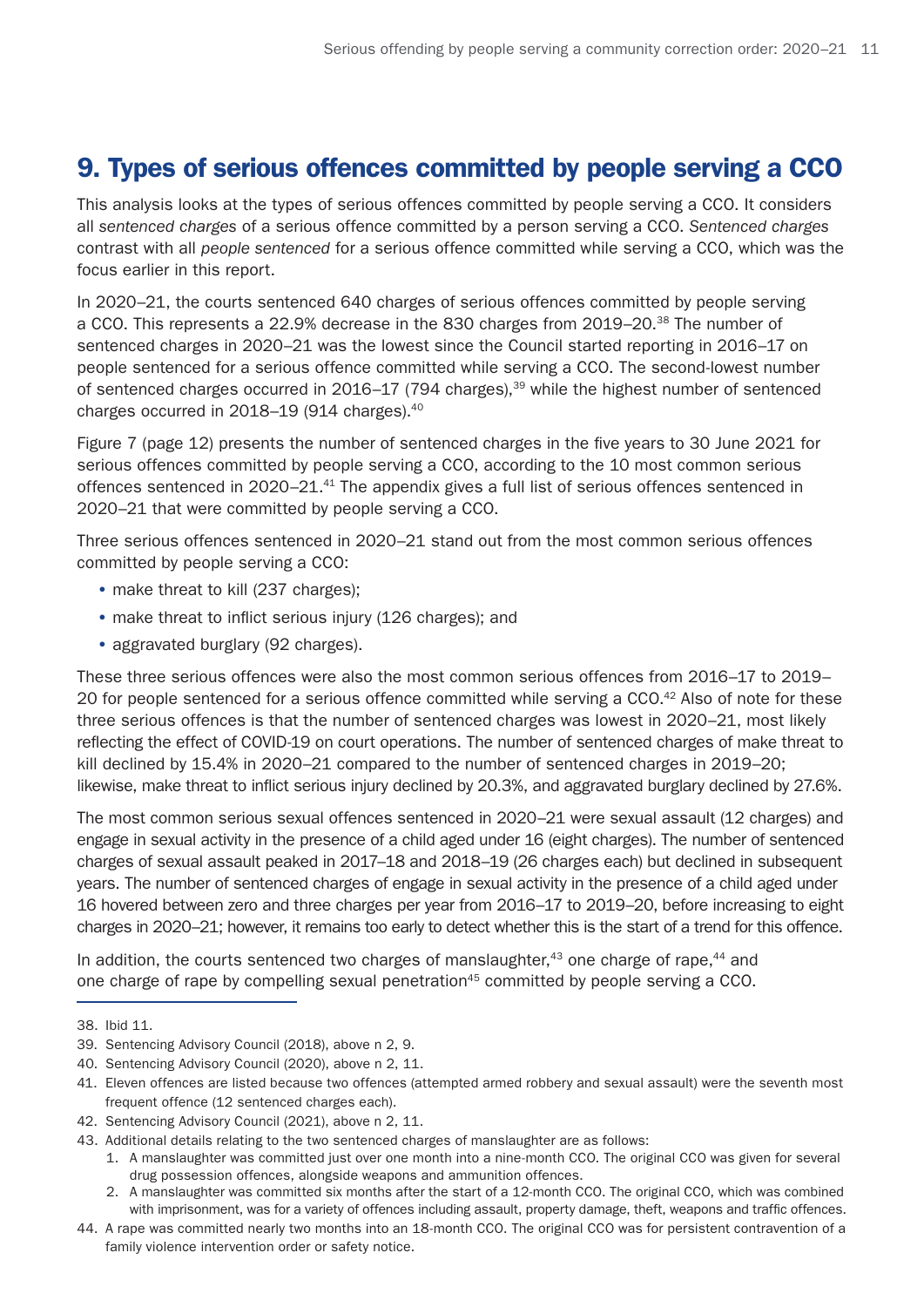Figure 7: Number of sentenced charges of a serious offence committed by people serving a CCO according to the 10 most common serious offences sentenced in 2020–21, by type of serious offence and financial year of sentence

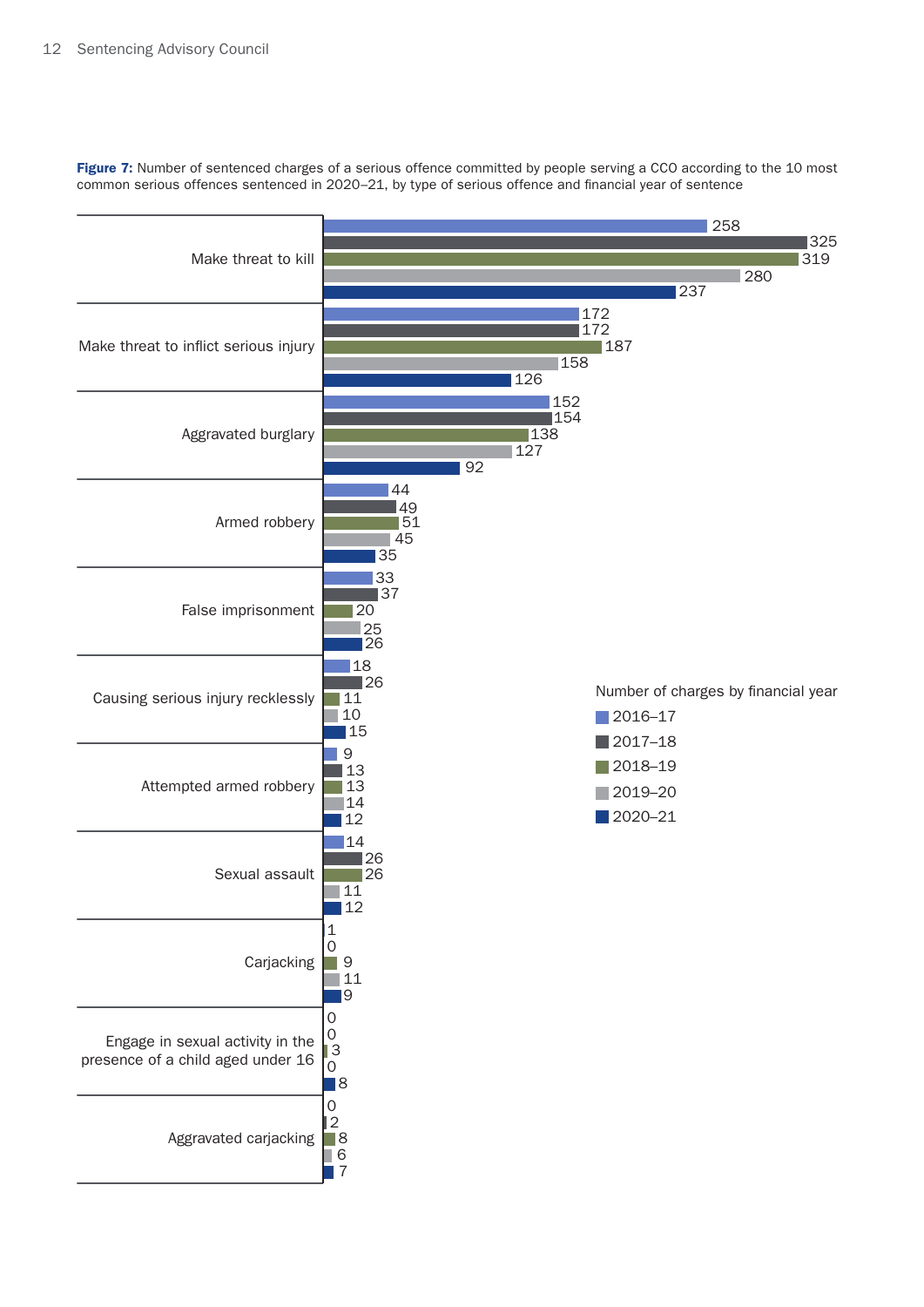No people were sentenced in 2020–21 for an offence of murder committed while serving a CCO. Overall, the number of sentenced charges of murder, manslaughter, rape and rape by compelling sexual penetration committed by people serving a CCO represented:

- 0.0% of all charges of murder sentenced in 2020–21;
- 10.5% of all charges of manslaughter sentenced in 2020–21;
- 2.9% of all charges of rape sentenced in 2020–21; and
- 100% of all charges of rape by compelling sexual penetration sentenced in 2020–21; however, only one charge of this offence was sentenced during the financial year.

Caution should be used when comparing yearly changes in the percentage of people sentenced for murder, manslaughter or rape offences committed while serving a CCO. The small *number* of people (and charges) sentenced each year for committing these offences while serving a CCO may result in large fluctuations in *percentage*. This is despite the number of people or sentenced charges remaining stable over the five financial years to 2020–21. Consequently, a simple comparison of the change in percentage each year may be misleading.

The number and percentage of sentenced charges of murder committed by people serving a CCO were at their lowest in 2020–21 (zero charges and 0.0% of all charges of murder sentenced that year) compared to the last four years. The number and percentage of sentenced charges of murder committed by people serving a CCO were at their highest during 2017–18 (four charges representing 16.7% of all sentenced charges of murder that year).46

The number of sentenced charges of manslaughter committed by people serving a CCO remained relatively consistent in the last five years, ranging from one sentenced charge in  $2016-17^{47}$  to two sentenced charges in each subsequent year,<sup>48</sup> including 2020–21. The percentage of sentenced charges of manslaughter committed by people serving a CCO was 10.5% in 2020–21. This was midway between the lowest percentage  $(7.7\%$  in 2016–17)<sup>49</sup> and the highest percentage  $(13.3\%$  in both 2017–18<sup>50</sup> and 2019–20<sup>51</sup>).

The number of sentenced charges of rape committed by people serving a CCO was lowest in 2020–21 (one charge) compared to the previous four years. The lowest percentage of sentenced charges of rape committed by people serving a CCO was in  $2017-18$  (1.9%),<sup>52</sup> which was only slightly lower than the percentage in 2020–21 (2.9%). The highest number and percentage of sentenced charges of rape committed by people serving a CCO were in 2018–19 (eight sentenced charges representing 7.8% of all charges of rape sentenced that year) with six of the eight sentenced charges being committed by a single offender.<sup>53</sup>

The 2020–21 financial year was also the first time that a sentence was handed down for the offence of rape by compelling sexual penetration committed by a person serving a CCO (one sentenced charge, representing 100% of sentenced charges of this offence in 2020–21).

<sup>45.</sup> A rape by compelling sexual penetration was committed 14-months into a 24-month CCO (and just over two months after the original CCO was varied as a result of a separate contravention). The original CCO was for offences of attempt to procure sexual penetration by fraud, carrying on a business as a sex work provider and living on the earnings of sex work without a licence, drug possession and breach of bail conditions.

<sup>46.</sup> Sentencing Advisory Council (2019), above n 2, 10.

<sup>47.</sup> Sentencing Advisory Council (2018), above n 2, 10.

<sup>48.</sup> Sentencing Advisory Council (2021), above n 2, 13.

<sup>49.</sup> Sentencing Advisory Council (2018), above n 2, 10.

<sup>50.</sup> Sentencing Advisory Council (2019), above n 2, 10.

<sup>51.</sup> Sentencing Advisory Council (2021), above n 2, 13.

<sup>52.</sup> Sentencing Advisory Council (2019), above n 2, 10.

<sup>53.</sup> Sentencing Advisory Council (2020), above n 2, 13.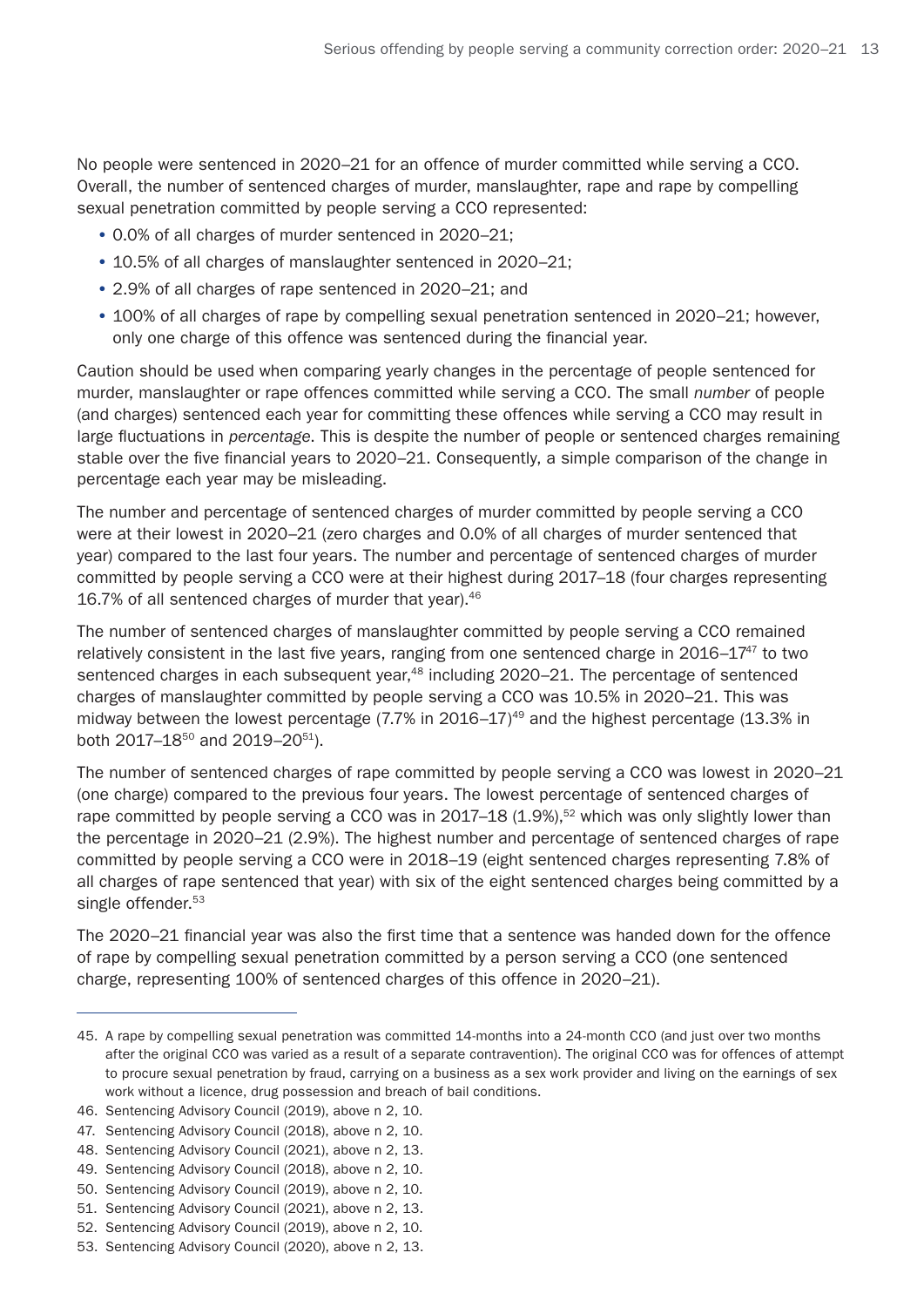# <span id="page-13-0"></span>10. Gender and age of people sentenced for committing a serious offence while serving a CCO

A total of 457 males (94.6% of people) and 26 females (5.4% of people) were sentenced in 2020–21 for a serious offence committed while serving a CCO. This is consistent with patterns observed in the four previous reports,<sup>54</sup> which also found that the majority (90% or more) of people sentenced for a serious offence committed while serving a CCO were male.

The majority of people sentenced for a serious offence committed while serving a CCO were aged between 18 and 44 when their CCO was imposed. This age group received 90.7% of the CCOs imposed on people who were subsequently sentenced for a serious offence committed while serving that same CCO. Two-thirds of this group were aged under 35 when their CCO was imposed (66.6%) (see Figure 8).

People sentenced for a serious offence committed while serving a CCO had a median age of 30 when their CCO was imposed. People's age ranged from 18 to 78 when their CCO was imposed.

As Figure 8 shows, the most prevalent age group was 25 to 34 (35.7%), and the least prevalent age group was 55 and over (0.9%). The patterns in Figure 8 are almost identical to the patterns observed in the four previous reports.<sup>55</sup>

Figure 8: Percentage of total CCOs contravened by people sentenced in 2020-21 for a serious offence committed while serving a CCO, by the person's age when their CCO was imposed



<sup>54.</sup> Sentencing Advisory Council (2018), above n 2, 8; Sentencing Advisory Council (2019), above n 2, 11; Sentencing Advisory Council (2020), above n 2, 14; Sentencing Advisory Council (2021) above n 2, 14.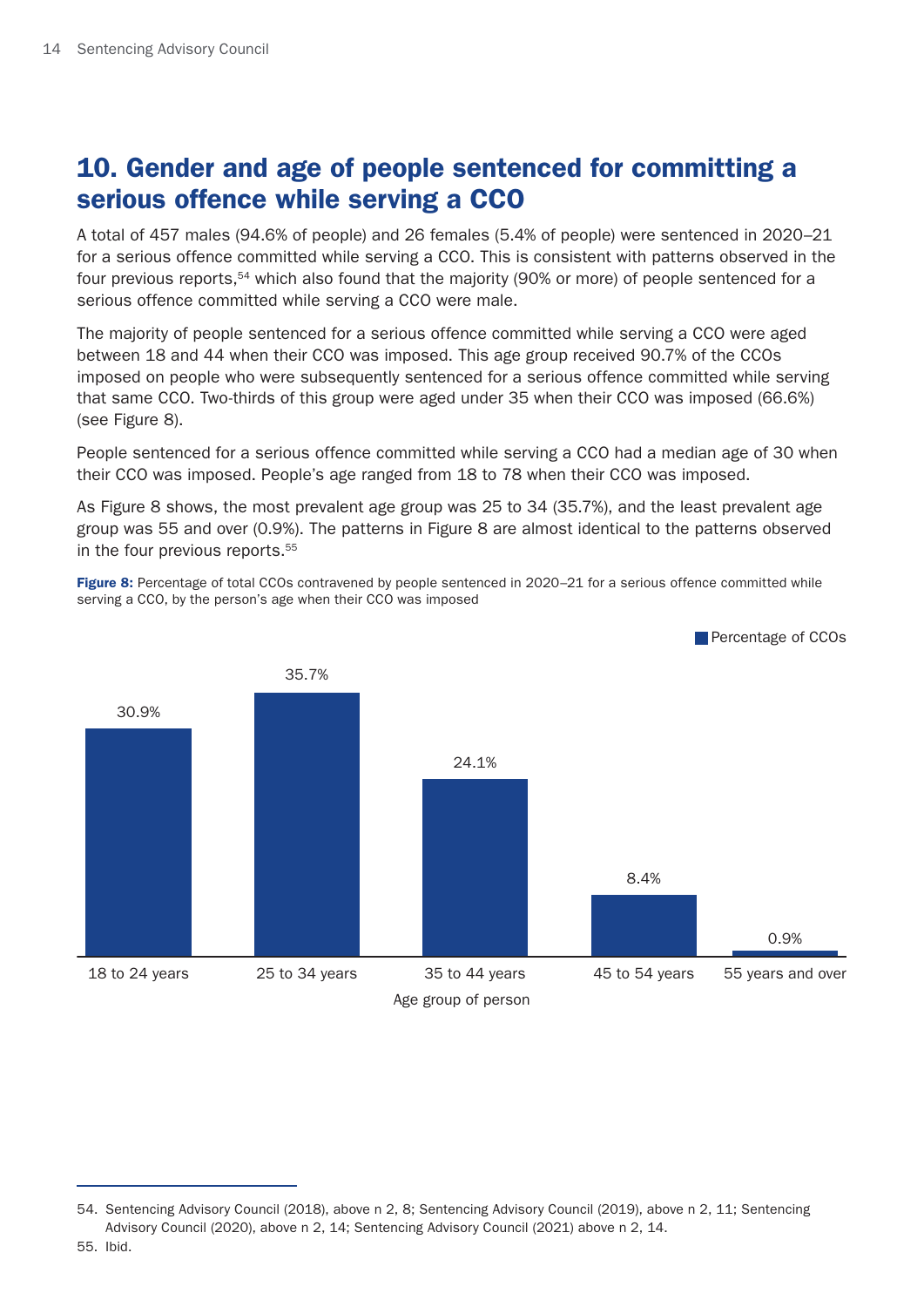# <span id="page-14-0"></span>11. CCOs combined with imprisonment

In 2020–21, 43.9% of people sentenced for a serious offence committed while serving a CCO (212 of 483 people) were on a CCO combined with imprisonment (a 'combined order'). This percentage is higher than the percentage in the previous four years, although it appears that the rate of increase is slowing down. The percentage for each year has steadily trended upwards since 2016–17 (see Figure 9). Large changes in the percentage of people serving a combined order seem to occur every two years, with a relatively large increase in percentage in 2017–18 and 2019–20 compared to the previous year. It remains to be seen whether another large increase will occur in 2021–22.

While there is no clear single cause, drivers of the trend in Figure 9 may be a combination of changes to legislation, sentencing practices, offending profiles and/or the unique criminal history and prospects of rehabilitation for offenders sentenced in any given year. Restrictions on court operations during 2020–21 due to COVID-19 may have also led to a slowdown in the growth of sentences for serious offending committed by people serving a combined order.

As noted in the previous report.<sup>56</sup> other factors that could be contributing to the trends in Figure 9 may include:

- the growing percentage of people who received a second or subsequent CCO in recent years (see Figure 2), peaking at 63.1% in 2020–21. It is possible that people serving a second or subsequent CCO may be more likely to be placed on a combined order to reflect the court's view that repeat offending may require a more severe sentence than a standalone CCO; and
- the use of 'time served' prison sentences<sup>57</sup> sentences of imprisonment equal to the time spent on remand – followed by a CCO when people were released. The greater number of people serving a CCO after a time served prison sentence may consequently increase the likelihood that those who commit a serious offence while serving a CCO may be from this cohort.

The remaining 56.1% (271 people) sentenced in 2020–21 for a serious offence committed while serving a CCO contravened a CCO that was *not* combined with imprisonment.

Figure 9: Percentage of people sentenced for a serious offence committed while serving a CCO combined with imprisonment, by financial year



56. Sentencing Advisory Council (2021), above n 2, 15.

<sup>57.</sup> Sentencing Advisory Council, *Time Served Prison Sentences in Victoria* (2020) 9–10.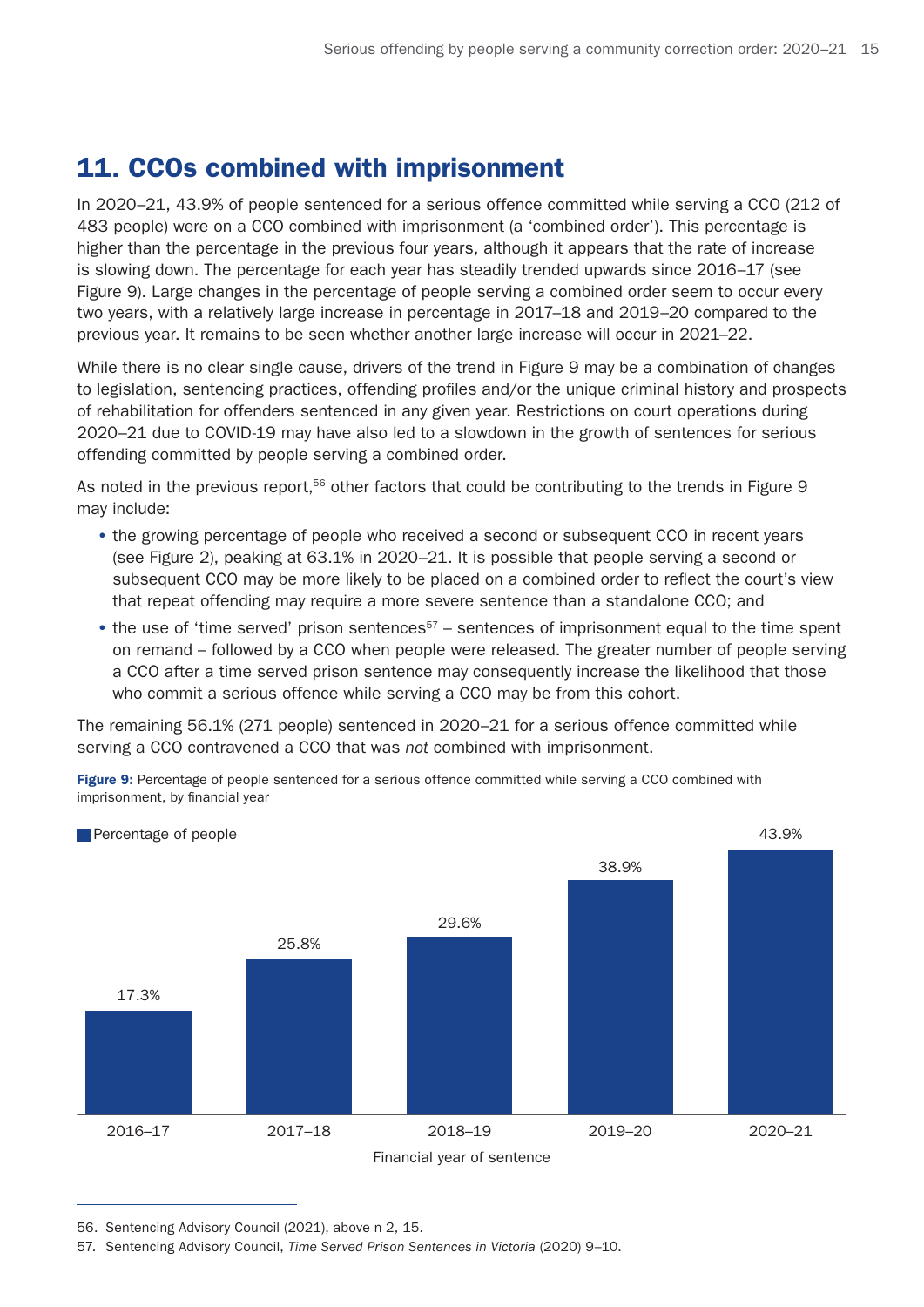# <span id="page-15-0"></span>12. Time to first serious offence

The median time between the CCO commencing and the commission of the earliest serious offence was 139 days (approximately 4.6 months) for people sentenced in 2020–21 for a serious offence committed while serving a CCO. This is similar to the median time of 140 days in 2016–17.<sup>58</sup> Previous reports found that the median time ranged from 131 days in 2019–20<sup>59</sup> to 166 days in 2017–18.<sup>60</sup> Note that a person who was serving multiple CCOs when they committed a serious offence is counted only once in this section. In these instances, their inclusion would be based on the shortest amount of time between the CCO commencing and the commission of the serious offence.

The maximum time between a CCO commencing and the commission of the earliest serious offence was 1,343 days (approximately three years and eight months) for people sentenced in 2020–21 for a serious offence committed while serving a CCO. This is relatively similar to the results in 2017–18 and 2019–20 (1,368 days $61$  and 1,356 days $62$  respectively). The maximum time between a CCO commencing and the commission of the earliest serious offence ranged from 881 days in 2016–17<sup>63</sup> to 1,455 days in 2018–19.64

As Figure 10 shows, the majority (59.8%) of people sentenced in 2020–21 committed their first serious offence within six months of their CCO commencing, and 89.4% committed their first serious offence within the first year of their CCO commencing. In general, the amount of time taken by people sentenced in 2020–21 to commit their earliest serious offence after commencing a CCO remained relatively similar to the amount of time taken by people sentenced in 2019–20.

Figure 10: Cumulative percentage of people sentenced for a serious offence committed while serving a CCO, by shortest time from CCO commencing to commission of serious offence, by financial year



Cumulative percentage by financial year

58. Sentencing Advisory Council (2018), above n 2, 9.

- 59. Sentencing Advisory Council (2021), above n 2, 15.
- 60. Sentencing Advisory Council (2019), above n 2, 12.
- 61. Ibid.
- 62. Sentencing Advisory Council (2021), above n 2, 15.
- 63. Sentencing Advisory Council (2018), above n 2, 9.
- 64. Sentencing Advisory Council (2020), above n 2, 15.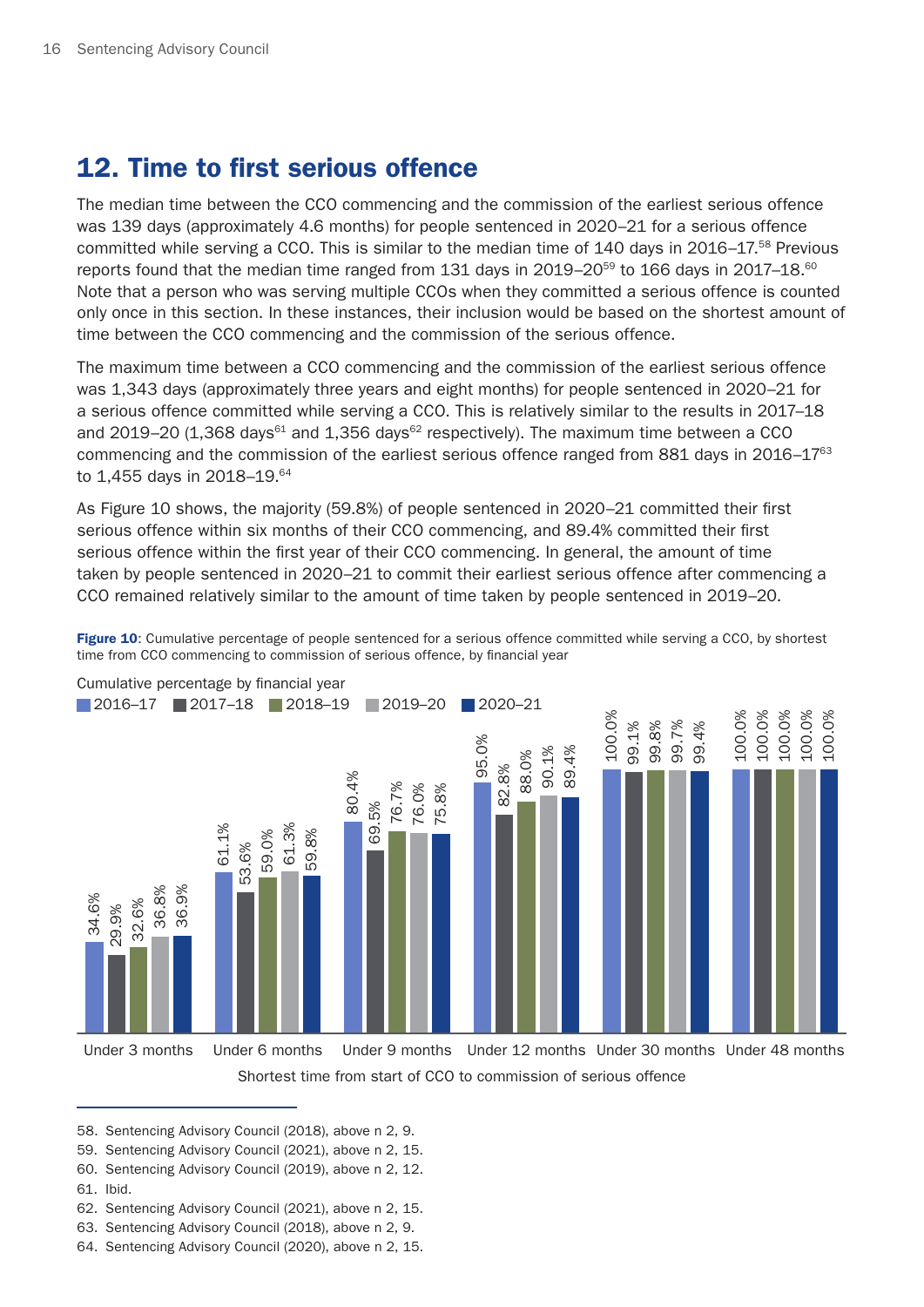<span id="page-16-0"></span>On the other hand, people sentenced in 2017–18 seemed to take the longest amount of time to commit their earliest serious offence after commencing a CCO. Figure 10 shows that they had the lowest cumulative percentage for all time periods until they reached 48 months.

Regardless of when they were sentenced, almost all people who committed a serious offence while serving a CCO had done so within 30 months of their CCO commencing.

### 13. Summary

Of the 68,644 people who received a CCO between 16 January 2012 and 30 June 2021, 483 were sentenced in 2020–21 for a serious offence committed while serving a CCO. This was the lowest number of people sentenced for a serious offence committed while serving a CCO in the five years to 30 June 2021. The 483 people sentenced in 2020–21 also represented a 17.3% decrease compared to the 584 people sentenced in 2019–20.

The lower number of people sentenced for a serious offence committed while serving a CCO may be related to a decrease in the overall number of unique individuals sentenced in 2020–21 for committing serious offences (2,884 people and 4,530 charges). This number of people and sentenced charges of serious offending were the lowest in the five years to 30 June 2021. The *number of people* sentenced in 2020–21 for committing serious offences represented a 13.0% decrease compared to 2019–20 (3,316 people), and the *number of sentenced charges* of serious offending in 2020–21 represented a 17.5% decrease compared to 2019–20 (5,488 charges). If fewer people were sentenced for serious offences overall, then it stands to reason that the number of people sentenced for serious offences committed while serving a CCO would also decrease. The number of people sentenced for serious offending, or placed on a CCO, may have been affected by changes in legislation and sentencing practices, as well as events such as the COVID-19 pandemic and the resulting restrictions placed on court operations. This may have subsequently affected the results in this report.

The estimated rate of CCO contravention by serious offending remained relatively steady at 1.6% to 1.7% over the five financial years to 30 June 2021. As previously discussed, this proxy rate is likely to underestimate the true rate of CCO contravention by serious offending. Interestingly, the estimated rate remained at similar levels for the time periods before and after COVID-19 restrictions were implemented. One possible reason may be that the number of people sentenced for a serious offence and the number of people given a CCO were affected to a similar degree by COVID-19 restrictions, such that the estimated rate of CCO contravention remained relatively stable on an annual basis.

There was a continued upward trend in the proportion of people who were sentenced for a serious offence committed while serving a CCO combined with imprisonment (a 'combined order'), although this trend may be starting to slow down. The percentage rose from 17.3% in 2016–17 to 43.9% in 2020–21, although the increase between the percentage in 2019–20 (38.9%) and 2020–21 was relatively small compared to the increase in previous years.

Despite the estimated rate of CCO contravention remaining relatively low at 1.6%, it is apparent that a sizeable proportion of people were sentenced for a serious offence committed while serving a CCO as part of a combined order. While the reasons for the upward trend remain open to speculation, a contributing factor may be the increase in the use of combined orders in recent years, including the use of 'time served' prison sentences combined with a CCO. It may be that the greater number of people serving a CCO as part of a combined order makes it more likely that people who committed a serious offence while serving a CCO were doing so as part of a combined order instead of as a standalone CCO. An alternative theory is that people who were on a combined order may have received a custodial sentence due to the nature of the offending or had a more concerning criminal history, both of which may elevate their likelihood of reoffending compared to people who were given a standalone CCO.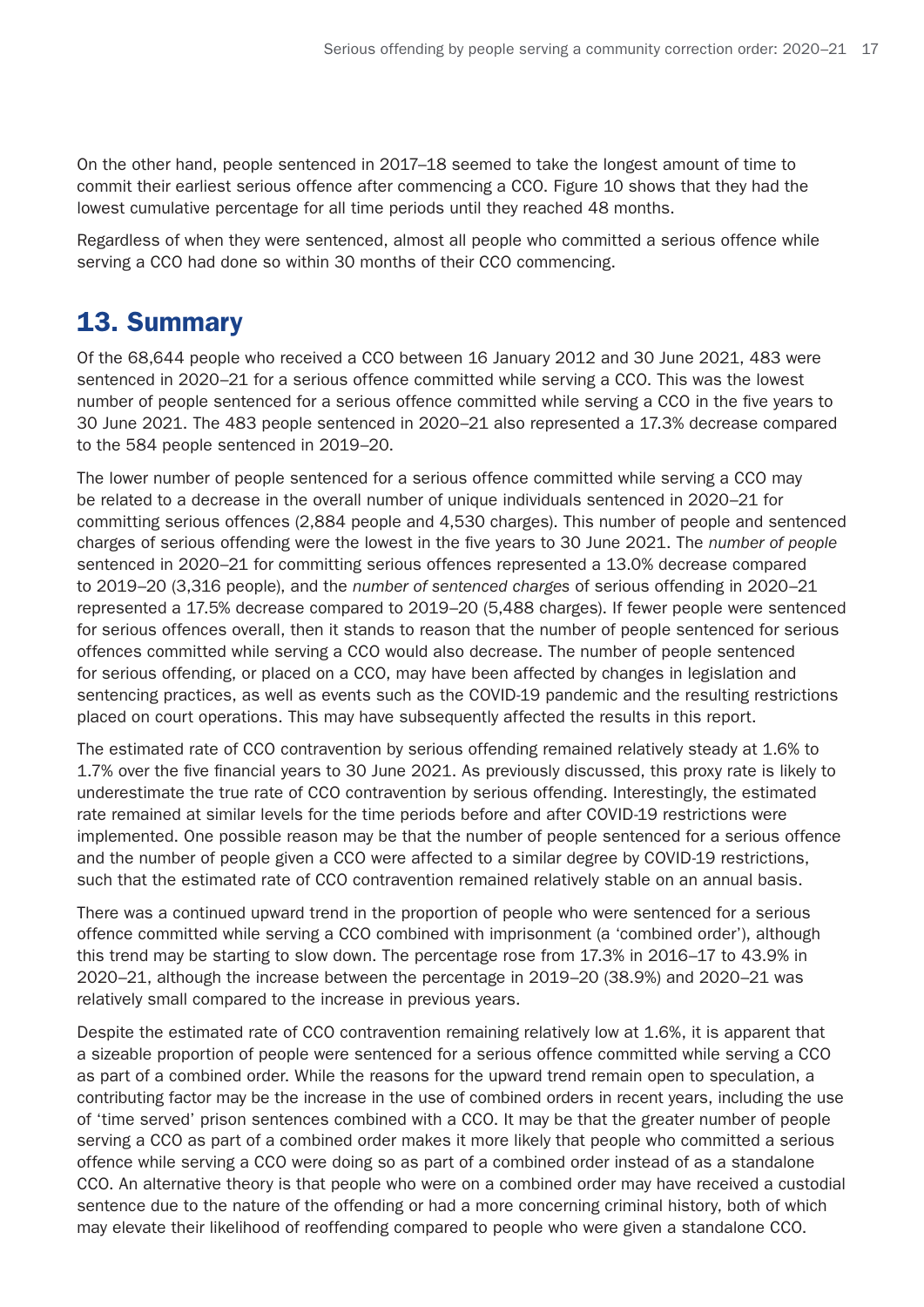Overall, people were sentenced in 2020–21 for 640 charges of a serious offence committed while serving a CCO. This represents a 22.9% decrease compared to the number of sentenced charges in 2019–20 (830 charges); it was also the lowest number of sentenced charges in the five years to 30 June 2021.

The three most common serious offences for people sentenced in 2020–21 for a serious offence committed while serving a CCO remained consistent with those in the previous four years. They included make threat to kill (237 charges), make threat to inflict serious injury (126 charges) and aggravated burglary (92 charges). The most common serious sexual offences sentenced in 2020–21 included sexual assault (12 charges) and engage in sexual activity in the presence of a child aged under 16 (eight charges).

In addition, the courts sentenced two charges of manslaughter, one charge of rape and one charge of rape by compelling sexual penetration. No charges of murder sentenced in 2020–21 were committed by people serving a CCO.

For people sentenced in 2020–21, the median time between a CCO commencing and the commission of their earliest serious offence was 139 days. The median amount of time between a CCO commencing and the commission of the earliest serious offence ranged from 131 days for people sentenced in 2019–20 to 166 days for people sentenced in 2017–18. Regardless of when they were sentenced, almost all people who were sentenced for a serious offence committed while serving a CCO had committed their earliest serious offence within 30 months of their CCO commencing.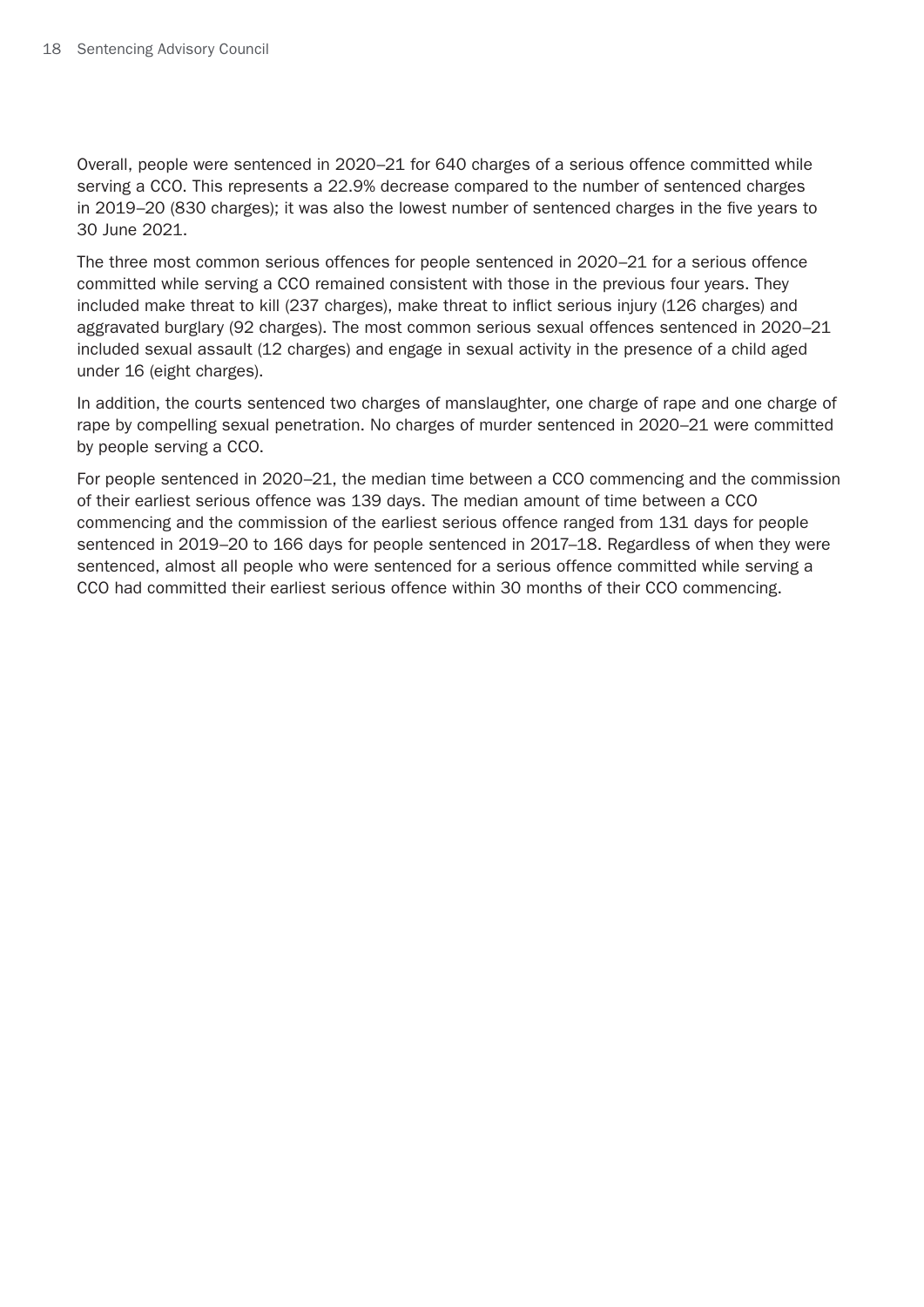# <span id="page-18-0"></span>Appendix: Serious offences committed by people serving a CCO

Table 1: Charges of serious offences sentenced in 2020-21, by number of charges committed by people serving a CCO and number of charges committed by any person

| <b>Offence</b>                                                                     | <b>Sentenced charges of serious</b><br>offences committed by people<br>serving a CCO |                                                                               | <b>Sentenced charges of serious</b><br>offences committed by any person |                                                                                        |
|------------------------------------------------------------------------------------|--------------------------------------------------------------------------------------|-------------------------------------------------------------------------------|-------------------------------------------------------------------------|----------------------------------------------------------------------------------------|
|                                                                                    | <b>Number</b>                                                                        | <b>Percentage of total</b><br>charges committed<br>by people serving<br>a CCO | <b>Number</b>                                                           | Percentage of<br>charges of a specific<br>offence committed by<br>people serving a CCO |
| Make threat to kill                                                                | 237                                                                                  | 37.0%                                                                         | 1,408                                                                   | 16.8%                                                                                  |
| Make threat to inflict serious injury                                              | 126                                                                                  | 19.7%                                                                         | 731                                                                     | 17.2%                                                                                  |
| Aggravated burglary                                                                | 92                                                                                   | 14.4%                                                                         | 455                                                                     | 20.2%                                                                                  |
| Armed robbery                                                                      | 35                                                                                   | 5.5%                                                                          | 156                                                                     | 22.4%                                                                                  |
| False imprisonment                                                                 | 26                                                                                   | 4.1%                                                                          | 118                                                                     | 22.0%                                                                                  |
| Causing serious injury recklessly                                                  | 15                                                                                   | 2.3%                                                                          | 66                                                                      | 22.7%                                                                                  |
| Sexual assault                                                                     | 12                                                                                   | 1.9%                                                                          | 193                                                                     | 6.2%                                                                                   |
| Attempted armed robbery                                                            | 12                                                                                   | 1.9%                                                                          | 59                                                                      | 20.3%                                                                                  |
| Carjacking                                                                         | $\mathsf 9$                                                                          | 1.4%                                                                          | 40                                                                      | 22.5%                                                                                  |
| Engage in sexual activity in the<br>presence of a child aged under 16              | 8                                                                                    | 1.3%                                                                          | 35                                                                      | 22.9%                                                                                  |
| Aggravated carjacking                                                              | $\overline{7}$                                                                       | 1.1%                                                                          | 21                                                                      | 33.3%                                                                                  |
| Home invasion                                                                      | 6                                                                                    | 0.9%                                                                          | 27                                                                      | 22.2%                                                                                  |
| Causing serious injury intentionally                                               | 5                                                                                    | 0.8%                                                                          | 21                                                                      | 23.8%                                                                                  |
| Use a carriage service for child<br>pornography material                           | 4                                                                                    | 0.6%                                                                          | 78                                                                      | 5.1%                                                                                   |
| Knowingly possess child abuse<br>material                                          | 4                                                                                    | 0.6%                                                                          | 78                                                                      | 5.1%                                                                                   |
| Direct sexual activity to cause fear or<br>distress to another person <sup>a</sup> | 4                                                                                    | 0.6%                                                                          | 43                                                                      | 9.3%                                                                                   |
| Attempted aggravated burglary                                                      | 4                                                                                    | 0.6%                                                                          | 39                                                                      | 10.3%                                                                                  |
| Attempted aggravated carjacking                                                    | 4                                                                                    | 0.6%                                                                          | 10                                                                      | 40.0%                                                                                  |
| Make threat to commit a sexual<br>offence                                          | 3                                                                                    | 0.5%                                                                          | 21                                                                      | 14.3%                                                                                  |
| Sex offender loiter near school or<br>public place frequented by children          | 3                                                                                    | 0.5%                                                                          | 18                                                                      | 16.7%                                                                                  |
| Attempted carjacking                                                               | 3                                                                                    | 0.5%                                                                          | 15                                                                      | 20.0%                                                                                  |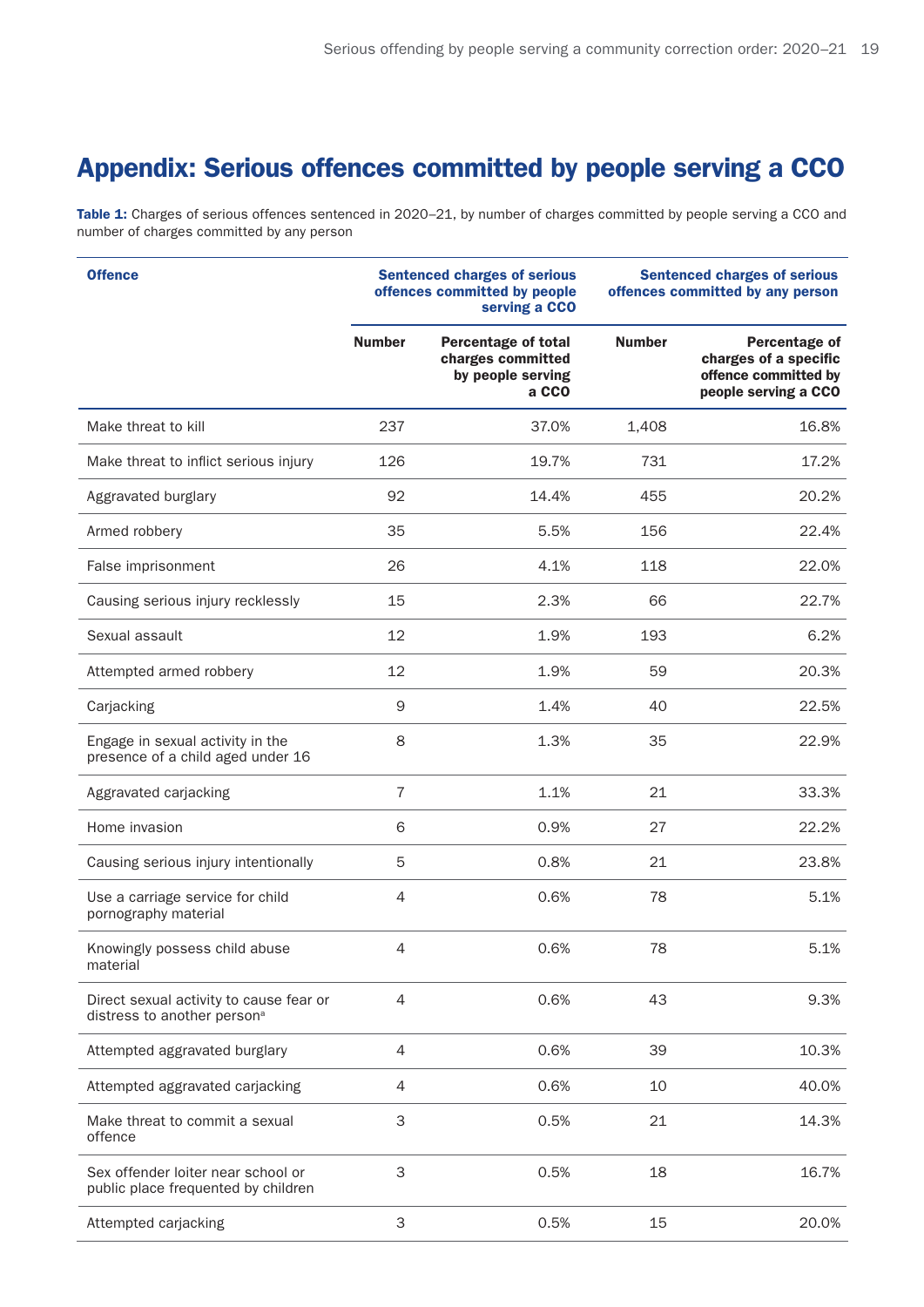| <b>Offence</b>                                                                                   | <b>Sentenced charges of serious</b><br>offences committed by people<br>serving a CCO |                                                                               | <b>Sentenced charges of serious</b><br>offences committed by any person |                                                                                        |
|--------------------------------------------------------------------------------------------------|--------------------------------------------------------------------------------------|-------------------------------------------------------------------------------|-------------------------------------------------------------------------|----------------------------------------------------------------------------------------|
|                                                                                                  | <b>Number</b>                                                                        | <b>Percentage of total</b><br>charges committed<br>by people serving<br>a CCO | <b>Number</b>                                                           | Percentage of<br>charges of a specific<br>offence committed by<br>people serving a CCO |
| Use a carriage service to transmit<br>indecent communications to a child<br>aged under 16        | $\overline{2}$                                                                       | 0.3%                                                                          | 81                                                                      | 2.5%                                                                                   |
| Grooming for sexual conduct with a<br>child aged under 16                                        | $\overline{2}$                                                                       | 0.3%                                                                          | 21                                                                      | 9.5%                                                                                   |
| Manslaughter                                                                                     | 2                                                                                    | 0.3%                                                                          | 19                                                                      | 10.5%                                                                                  |
| Distribute child abuse material                                                                  | 2                                                                                    | 0.3%                                                                          | 19                                                                      | 10.5%                                                                                  |
| Accessory to murder                                                                              | 2                                                                                    | 0.3%                                                                          | 4                                                                       | 50.0%                                                                                  |
| Sexual assault of a child aged under<br>16                                                       | 1                                                                                    | 0.2%                                                                          | 80                                                                      | 1.3%                                                                                   |
| Use a carriage service for child abuse<br>material                                               | $\mathbf{1}$                                                                         | 0.2%                                                                          | 70                                                                      | 1.4%                                                                                   |
| Sexual penetration of a child aged<br>under 16                                                   | $\mathbf{1}$                                                                         | 0.2%                                                                          | 39                                                                      | 2.6%                                                                                   |
| Rape                                                                                             | 1                                                                                    | 0.2%                                                                          | 35                                                                      | 2.9%                                                                                   |
| Aggravated home invasion                                                                         | $\mathbf{1}$                                                                         | 0.2%                                                                          | 19                                                                      | 5.3%                                                                                   |
| Kidnapping (common law)                                                                          | 1                                                                                    | 0.2%                                                                          | 8                                                                       | 12.5%                                                                                  |
| Involve a child in the production of<br>child abuse material                                     | 1                                                                                    | 0.2%                                                                          | 6                                                                       | 16.7%                                                                                  |
| Kidnapping (Crimes Act 1958 (Vic))                                                               | 1                                                                                    | 0.2%                                                                          | 4                                                                       | 25.0%                                                                                  |
| Invite a child aged under 18 to take<br>part in a sexual performance                             | 1                                                                                    | 0.2%                                                                          | $\overline{2}$                                                          | 50.0%                                                                                  |
| Rape by compelling sexual penetration                                                            | $\mathbf 1$                                                                          | 0.2%                                                                          | $\mathbf 1$                                                             | 100.0%                                                                                 |
| Attempt to direct sexual activity to<br>cause fear or distress to another<br>person <sup>b</sup> | $\mathbf 1$                                                                          | 0.2%                                                                          | $\mathbf{1}$                                                            | 100.0%                                                                                 |
| Other serious offences                                                                           | 0                                                                                    | 0.0%                                                                          | 489                                                                     | 0.0%                                                                                   |
| <b>Total</b>                                                                                     | 640                                                                                  | 100.0%                                                                        | 4,530                                                                   | 14.1%                                                                                  |

a This only includes a count of offences committed on or after 20 November 2019. Before this date, the offence was not defined as a 'serious offence'.

b Ibid.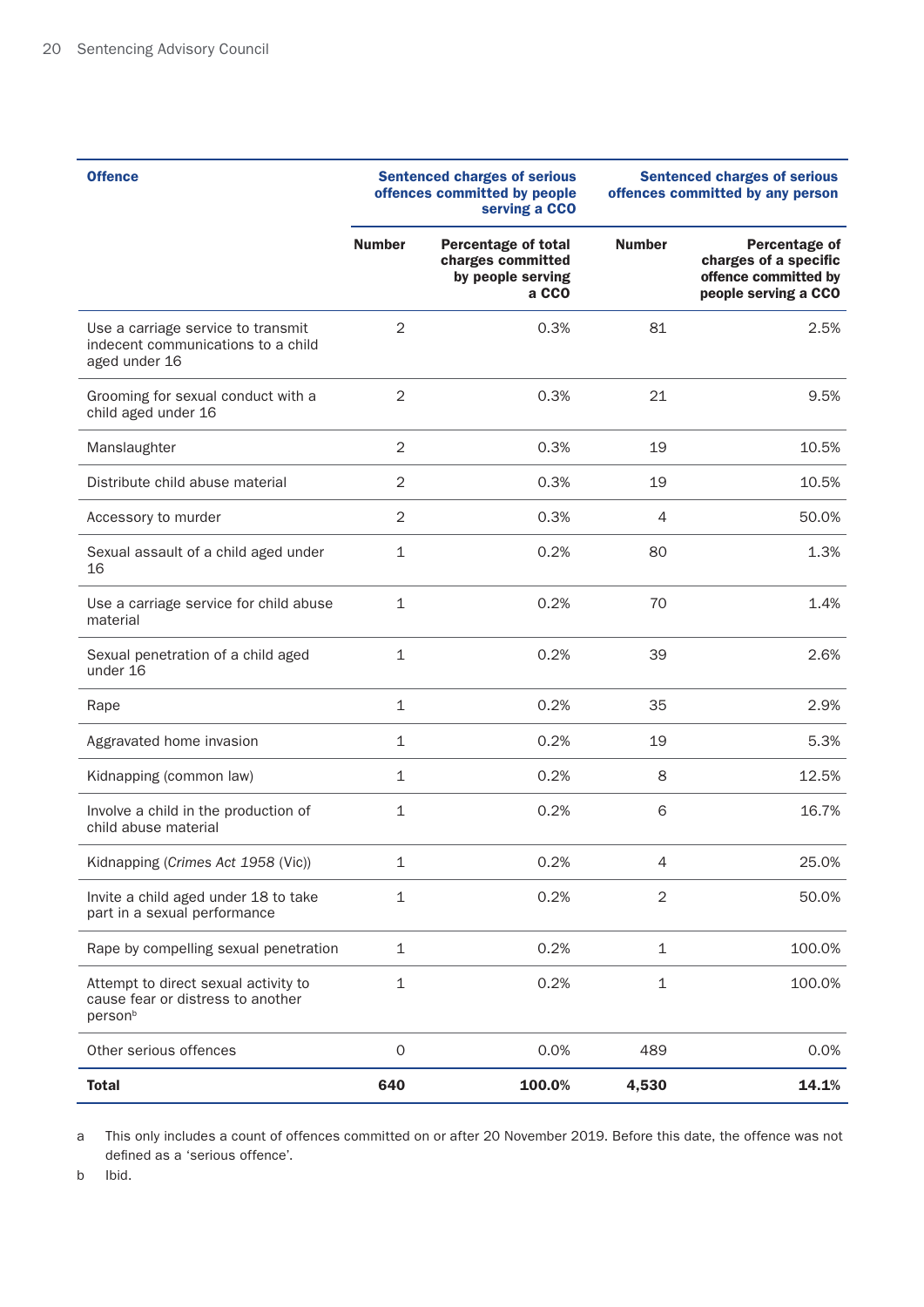# <span id="page-20-0"></span>References

### Bibliography

Court Services Victoria, *Annual Report 2019–20: Delivering Excellence in Court and Tribunal Administration* (2021).

Court Services Victoria, *Annual Report 2020–21: Delivering Excellence in Court and Tribunal Administration* (2021).

Sentencing Advisory Council, *Community Correction Orders in the Higher Courts: Imposition, Duration, and Conditions* (Sentencing Advisory Council, 2014) <https://www.sentencingcouncil.vic.gov.au/ publications/community-correction-orders-higher-courts-imposition-duration-and-conditions>.

Sentencing Advisory Council, *Community Correction Orders: Monitoring Report* (Sentencing Advisory Council, 2014) <https://www.sentencingcouncil.vic.gov.au/publications/community-correction-ordersmonitoring-report>.

Sentencing Advisory Council, *Community Correction Orders: Second Monitoring Report (Pre-Guideline Judgment)* (Sentencing Advisory Council, 2015) <https://www.sentencingcouncil.vic.gov.au/ publications/community-correction-orders-second-monitoring-report-pre-guideline-judgment>.

Sentencing Advisory Council, *Community Correction Orders: Third Monitoring Report (Post-Guideline*  Judgment) (Sentencing Advisory Council, 2016) <https://www.sentencingcouncil.vic.gov.au/ publications/community-correction-orders-third-monitoring-report-post-guideline-judgment>.

Sentencing Advisory Council, *Parole and Sentencing: Research Report* (Sentencing Advisory Council, 2016) <https://www.sentencingcouncil.vic.gov.au/publications/parole-and-sentencing-researchreport>.

Sentencing Advisory Council, *Serious Offending by People Serving a Community Correction Order: 2016–17* (Sentencing Advisory Council, 2018) <https://www.sentencingcouncil.vic.gov.au/publications/ serious-offending-people-serving-community-correction-order-2016–17>.

Sentencing Advisory Council, *Serious Offending by People Serving a Community Correction Order: 2017–18* (Sentencing Advisory Council, 2019) <https://www.sentencingcouncil.vic.gov.au/publications/ serious-offending-people-serving-community-correction-order-2017-18>.

Sentencing Advisory Council, *Time Served Prison Sentences in Victoria* (Sentencing Advisory Council, 2020) <https://www.sentencingcouncil.vic.gov.au/publications/time-served-prison-sentences-victoria>.

Sentencing Advisory Council, *Serious Offending by People Serving a Community Correction Order: 2018–19* (Sentencing Advisory Council, 2020) <https://www.sentencingcouncil.vic.gov.au/publications/ serious-offending-people-serving-community-correction-order-2018-19>.

Sentencing Advisory Council, *Serious Offending by People Serving a Community Correction Order: 2019–20* (Sentencing Advisory Council, 2021) <https://www.sentencingcouncil.vic.gov.au/publications/ serious-offending-people-serving-community-correction-order-2019-20>.

### Case law

*Boulton v The Queen* [2014] VSCA 342 (22 December 2014)